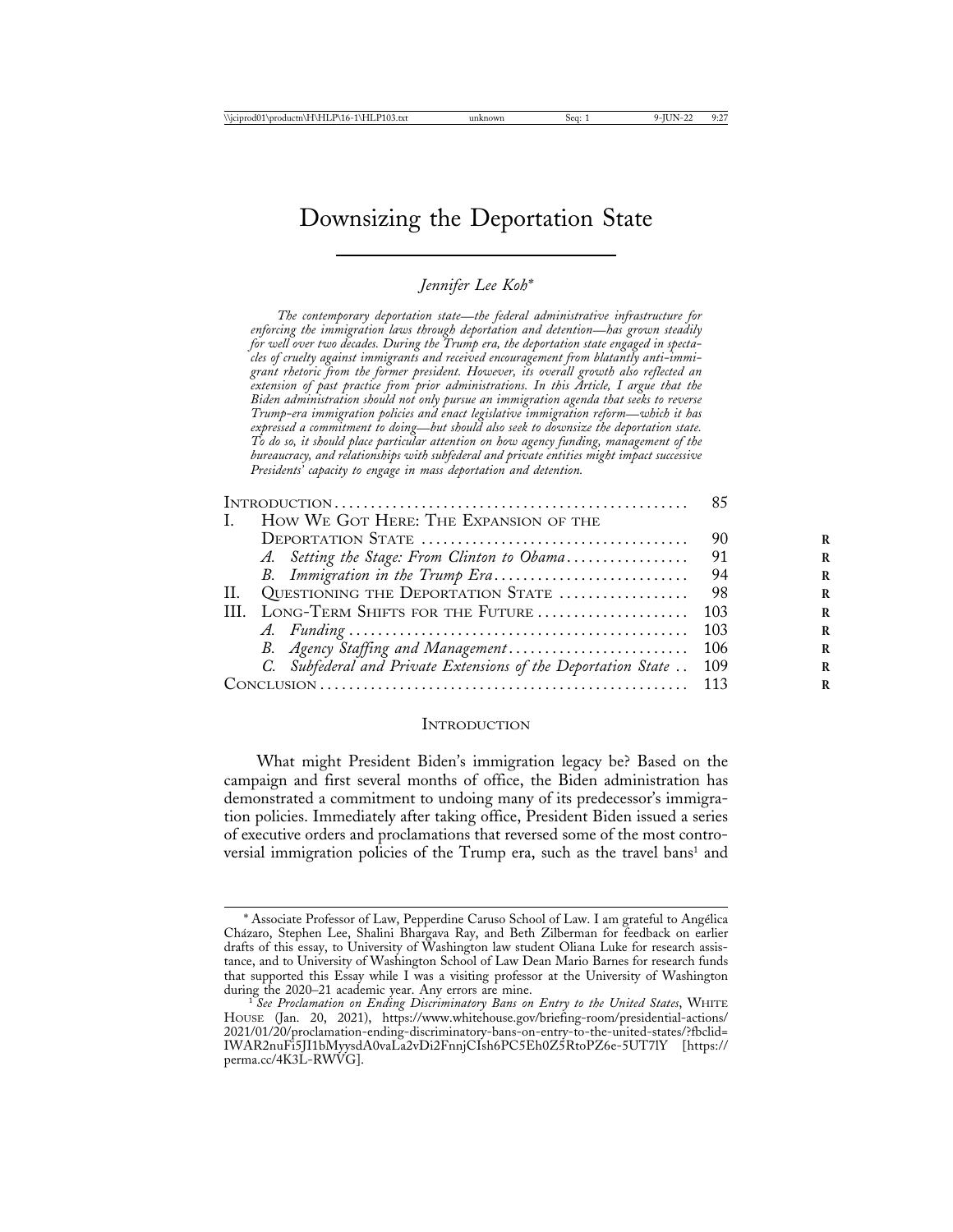efforts to rescind Deferred Action for Childhood Arrivals (DACA).2 With respect to prosecutorial discretion, the Administration has revised the immigration enforcement priorities aimed at guiding deportation and detention decisions,<sup>3</sup> which appear to have had some impact on the number of arrests and deportations in the interior United States.<sup>4</sup> Immigration agencies sought to change course on a range of practices, from highly visible programs such as the Migrant Protection Protocols (MPP), which required asylum seekers to remain physically in Mexico while having their asylum claims heard by the immigration courts, $5$  to seemingly mundane but deeply frustrating practices with respect to the treatment of blank spaces on immigration applica-

<sup>2</sup> *See Executive Order on Preserving and Fortifying Deferred Action for Childhood Arrivals* (DACA), WHITE HOUSE (Jan. 20, 2021), https://www.whitehouse.gov/briefing-room/presidential-actions/2021/01/20/preserving-and-fortifying-deferred-action-for-childhood-arrivalsdaca/ [https://perma.cc/3LSS-586Y]. Other actions addressed the counting of noncitizens in the U.S. Census, ending construction of the border wall, and repealing the elimination of enforcement priorities in immigration. *See Executive Order on Ensuring a Lawful and Accurate Enumeration and Apportionment Pursuant to the Decennial Census* (Jan. 20, 2021), WHITE HOUSE https://www.whitehouse.gov/briefing-room/presidential-actions/2021/01/20/executive-order-ensuring-a-lawful-and-accurate-enumeration-and-apportionment-pursuant-to-decennial-census/ [https://perma.cc/3XXG-CJ76]; *Proclamation on Termination of Emergency with Respect to the Southern Border of the United States and Redirection of Funds Diverted to Border Wall Construction*, WHITE HOUSE (Jan. 20, 2021), https://www.whitehouse.gov/briefing-room/presidential-actions/2021/01/20/proclamation-termination-of-emergency-with-respect-to-southern-border-of-united-states-and-redirection-of-funds-diverted-to-border-wallconstruction/ [https://perma.cc/2TTH-RJNZ]; *Executive Order on the Revision of Civil Immigration Enforcement Policies and Priorities*, WHITE HOUSE (Jan. 20, 2021), https:// www.whitehouse.gov/briefing-room/presidential-actions/2021/01/20/executive-order-the-revision-of-civil-immigration-enforcement-policies-and-priorities/ [https://perma.cc/4B4H-

<sup>&</sup>lt;sup>3</sup> See Memorandum from David Pekoske, Acting Sec'y, Dep't of Homeland Sec., Review of and Interim Revision to Civil Immigration Enforcement and Removal Policies and Priorities (Jan. 20, 2021), https://www.dhs.gov/sites/default/files/publications/21\_0120\_enforcement-memo\_signed.pdf [https://perma.cc/PD5F-ZX7Q]; Memorandum from Tae D. Johnson, Acting Dir. of U.S. Immigr. & Customs Enf't, Interim Guidance: Civil Immigration Enforcement and Removal Priorities (Feb. 18, 2021), https://www.ice.gov/doclib/news/releases/2021/021821\_civil-immigration-enforcement\_interim-guidance.pdf [https://perma.cc/ 75G9-TDJY]; *see also* Memorandum from John D. Trasvina, Principal Legal Advisor, U.S. Immigr. & Customs Enf't, Interim Guidance to OPLA Attorneys Regarding Civil Immigration Enforcement and Removal Policies and Priorities (May 27, 2021), https://www.ice.gov/<br>doclib/about/offices/opla/OPLA-immigration-enforcement\_interim-guidance.pdf.

doclib/about/offices/opla/OPLA-immigration-enforcement\_interim-guidance.pdf. <sup>4</sup> *See* Michelle Hackman, *Deportations and Arrests of Immigrants in the U.S. Illegally Fall Sharply Under Biden*, WALL ST. J. (Apr. 4, 2021, 10:00 AM), https://www.wsj.com/articles/ deportations-and-arrests-of-immigrants-in-the-u-s-illegally-fall-sharply-under-biden-

<sup>&</sup>lt;sup>5</sup> See Molly O'Toole & Molly Hennessy-Fiske, *Biden Administration to Start Processing 'Remain in Mexico' Asylum Seekers in California*, L.A. TIMES (Feb. 11, 2021), https:// www.latimes.com/politics/story/2021-02-11/biden-administration-to-process-asylum-seekersin-california-forced-under-trump-to-remain-in-mexico [https://perma.cc/82AS-BX7S]. On June 1, 2021, DHS announced the formal termination of MPP. *See* Memorandum from Alejandro N. Mayorkas, Sec'y, Dep't of Homeland Sec., Termination of the Migrant Protection Protocols Program (June 1, 2021), https://www.dhs.gov/sites/default/files/publications/ 21\_0601\_termination\_of\_mpp\_program.pdf [https://perma.cc/G4WJ-JXQ2].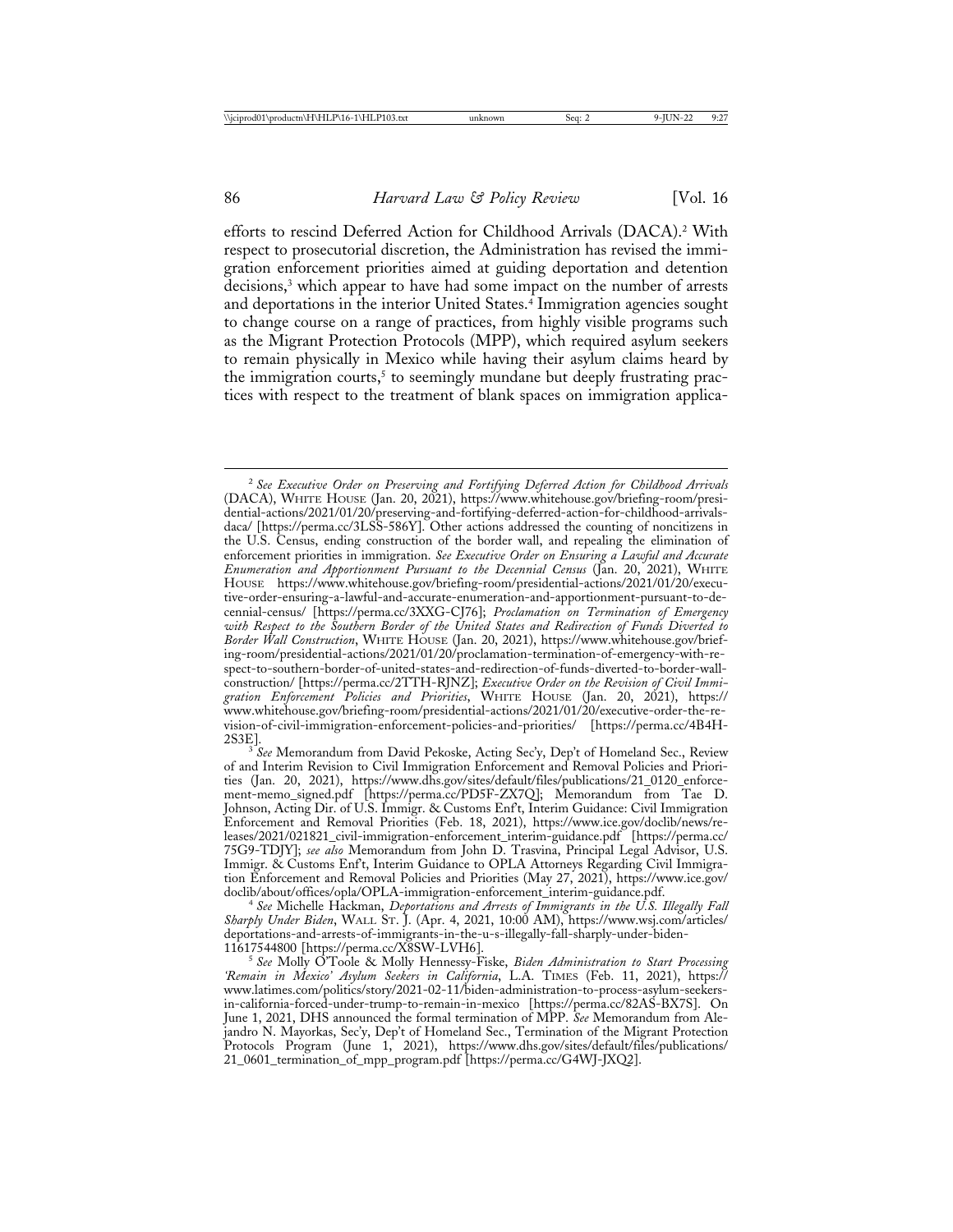tion forms.6 In litigation over controversial Trump-era policies such as the public charge rule (which sought to deny green cards to immigrants who received certain public benefits)<sup>7</sup> and the withholding of federal funds to sanctuary cities,<sup>8</sup> the Administration moved to dismiss the actions in light of anticipated policy changes.9 During its first week, the Biden administration also announced its support for immigration legislation that would create mechanisms for millions of people who currently lack authorized status to establish pathways to permanent residence and U.S. citizenship.<sup>10</sup>

Immigrant communities and their allies expressed a mixture of cautious optimism and continued concern at the start of 2021. Despite President Biden's stated commitment to distinguishing himself from Trump on immigration, many policies remained in place during the first six months of the new President's term—perhaps due to the pace at which regulatory and administrative change can realistically take place, but perhaps also due to lack of political priority. For instance, the Biden administration continued to employ and defend the summary expulsion of families and adults seeking asylum at the United States–Mexico border pursuant to Title 42 of the United States Code. The Trump administration had justified Title 42 expulsions on public health grounds related to COVID-19, but the practice has come to signify the most recent iteration of the politicization of, and hostility towards, asylum seekers at the southern border.<sup>11</sup> The judiciary has slowed other immigration policy initiatives from the Biden administration. A significant early effort to exercise prosecutorial discretion, a 100-day moratorium

<sup>6</sup> *See USCIS Confirms Elimination of "Blank Space" Criteria*, U.S. CITIZENSHIP & IMMIGR. SERVS. (Apr. 1, 2021), https://www.uscis.gov/news/alerts/uscis-confirms-elimination-of-

The See Joseph Daval, The Problem with Public Charge, 130 YALE L.J. 998, 1004–05 (2021).<br><sup>8</sup> See Joseph Daval, The Problem with Public Charge, 130 YALE L.J. 998, 1004–05 (2021).

*Grant Conditions that Require State and Local Cooperation on Immigration Enforcement*, 75 WASH. & LEE L. REV. 1507 (2018) (analyzing constitutional and statutory issues arising out of federal efforts to restrict sanctuary city funding). <sup>9</sup> *See* Sophia Tareen & Jessica Gresko, *Biden Administration Won't Defend Trump Immi-*

*gration Rule*, AP NEWS (Mar. 9, 2021), https://apnews.com/article/supreme-court-trump-immigration-case-db42f1db13f8f4f82befdbf880656a6e [https://perma.cc/WC3B-EHQ8]; Lawrence Hurley, *Biden Seeks Dismissal of 'Sanctuary' Funding Dispute at Supreme Court*, REUTERS (Mar. 4, 2021, 5:54 PM), https://www.reuters.com/article/us-usa-court-immigration/biden-seeks-dismissal-of-sanctuary-funding-dispute-at-supreme-court-

<sup>10</sup> See Fact Sheet: President Biden Sends Immigration Bill to Congress as Part of His Commit*ment to Modernize our Immigration System*, BIDEN-HARRIS TRANSITION (Jan. 20, 2021), https://web.archive.org/web/20210120162259/https://buildbackbetter.gov/press-releases/factsheet-president-biden-sends-immigration-bill-to-congress-as-part-of-his-commitment-tomodernize-our-immigration-system/ [https://perma.cc/84B8-PVM3]; *Statement by Joseph R. Biden, Jr. on Introduction of the U.S. Citizenship Act of 2021*, WHITE HOUSE (Feb. 18, 2021), https://www.whitehouse.gov/briefing-room/statements-releases/2021/02/18/statement-bypresident-joseph-r-biden-jr-on-introduction-of-the-u-s-citizenship-act-of-2021/ [https://

<sup>11</sup> See Molly O'Toole, *Biden Promised Change at the Border. He's Kept Trump's Title 42 Policy to Close It and Cut Off Asylum*, L.A. TIMES (Mar. 19, 2021, 5:12 PM), https:// www.latimes.com/politics/story/2021-03-19/a-year-of-title-42-both-trump-and-biden-havekept-the-border-closed-and-cut-off-asylum-access [https://perma.cc/U64H-BWBW].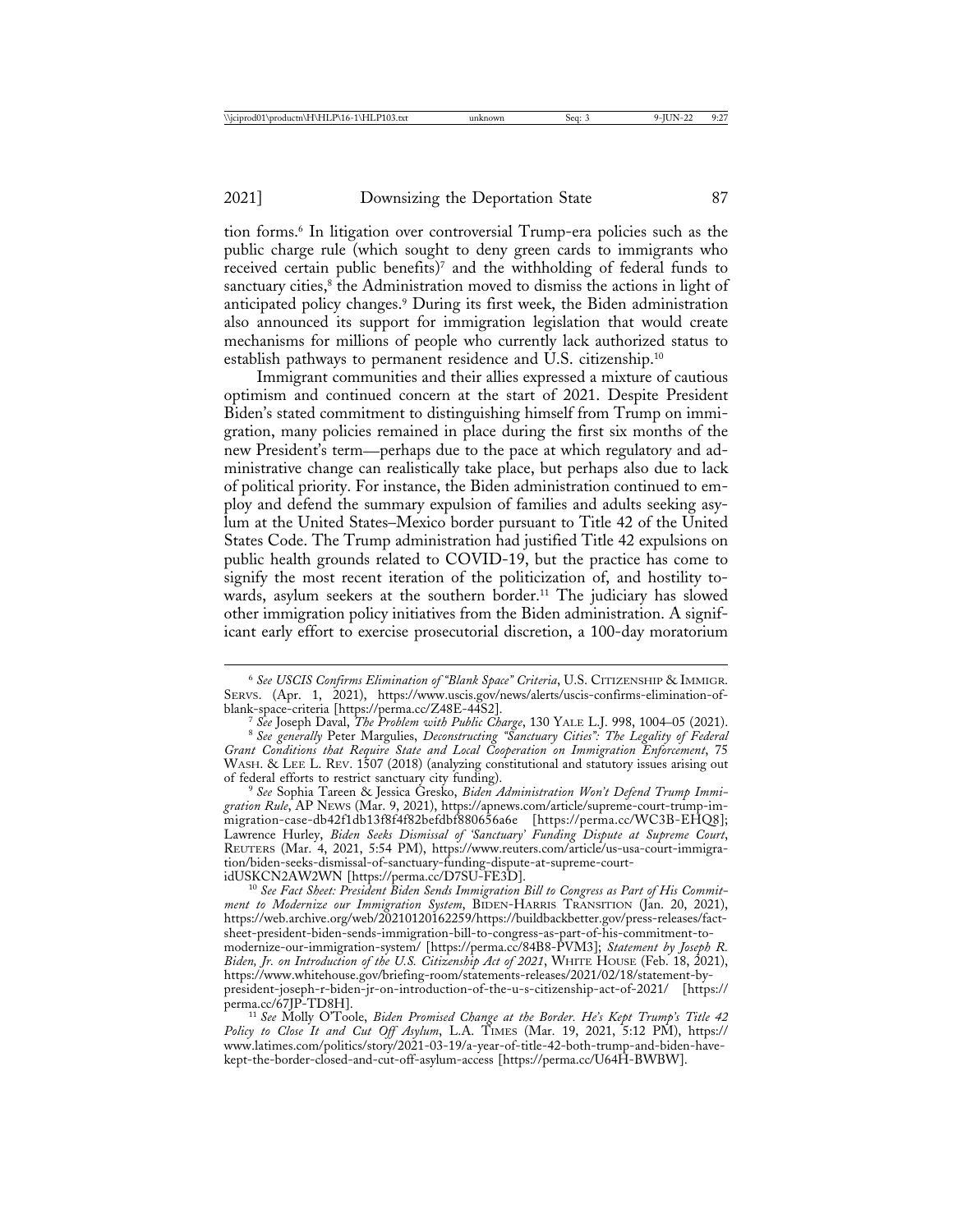on deportations, was enjoined by a federal court.12 By August 2021, federal district courts in Texas had issued three nationwide injunctions prohibiting the Biden administration from moving forward with key immigration policy departures from Trump—restoring DACA, terminating MPP, and implementing enforcement priorities.13 The Administration's management of migration at the southern border and the human rights emergency involving Central American countries (primarily El Salvador, Guatemala, and Honduras) requires continued attention. And despite President Biden's early support for comprehensive immigration reform in Congress, the viability of meaningful legislative options remains unclear.14

The Biden administration could approach its immigration policies not only through the lens of distinguishing itself from Trump or through the enactment of new laws and policies, but from a broader historical perspective that accounts for the growth of the modern deportation state. This perspective recognizes that the government's capacity to engage in immigration enforcement—especially detention and deportation—has grown steadily over time, and that scaling back the size and scope of the governmental infrastructure that has made mass detention and deportation possible is warranted. After all, funding for Immigration and Customs Enforcement (ICE) and Customs and Border Protection (CBP), the two main federal agencies responsible for enforcing the immigration laws in the interior and at the border, exceeds that of any other law enforcement agency in the federal government.15 In fiscal year 2019, ICE received \$8.3 billion in funding, and

<sup>13</sup> See Texas v. United States, No. 1:18-cv-00068, 2021 WL 2033433 (S.D. Tex. July 16, 2021) (enjoining reinstatement of DACA); Texas v. Biden, No. 2:21-cv-067-Z, 2021 WL 3603341 (N.D. Tex. Aug. 13, 2021) (enjoining termination of MPP and ordering continued operation of program until certain conditions met); Texas v. United States, No. 6:21-cv-00016, 2021 WL 3683913 (S.D. Tex. Aug. 19, 2021) (enjoining implementation of Biden administration enforcement priorities). <sup>14</sup> The House of Representatives passed the Dream and Promise Act in the spring of

2021, which is significantly narrower than the U.S. Citizenship Act set forth by the President with respect to both the categories of people eligible for legalization and the criminal bars to potential immigration relief. *See* Nicole Narea, *The House's Piecemeal Immigration Reform, Explained*, VOX (Mar. 18, 2021), https://www.vox.com/policy-and-politics/2021/3/12/ 22321668/house-immigration-reform-dream-promise-farm-worker [https://perma.cc/RFR2- R8E5]. In August 2021, the press reported that certain members of Congress were advocating for the inclusion of immigration provisions in the budget reconciliation bill. Rebecca Beitsch, *Budget Package Includes Pathway to Citizenship, Green Cards for Millions*, HILL (Aug. 9, 2021), https://thehill.com/policy/national-security/566964-budget-reconciliation-package-includes-

<sup>12</sup> *See* Texas v. United States, No. 6-21-cv-00003, 2021 U.S. Dist. LEXIS 14116, at \*2 (S.D. Tex. Jan. 26, 2021) (finding that State of Texas had standing due to likelihood of irreparable harm resulting from moratorium, and was likely to succeed on statutory and arbitrary and capricious claims); *see also* Anil Kalhan, *Immigration Enforcement, Strategic Entrenchment, and* the Dead Hand of the Trump Presidency, 2021 U. ILL. L. REV. ONLINE 46 (2021) (discussing moratorium and *Texas v. United States* litigation).

<sup>&</sup>lt;sup>15</sup> See Muzaffar Chishti & Jessica Bolter, *As #DefundThePolice Movement Gains Steam*, *Immigration Enforcement Spending and Practices Attract Scrutiny*, MIGRATION POL'Y INST. (June 25, 2020), https://www.migrationpolicy.org/article/defundthepolice-movement-gainssteam-immigration-enforcement-spending-and-practices-attract [https://perma.cc/3PTQ-XLUB].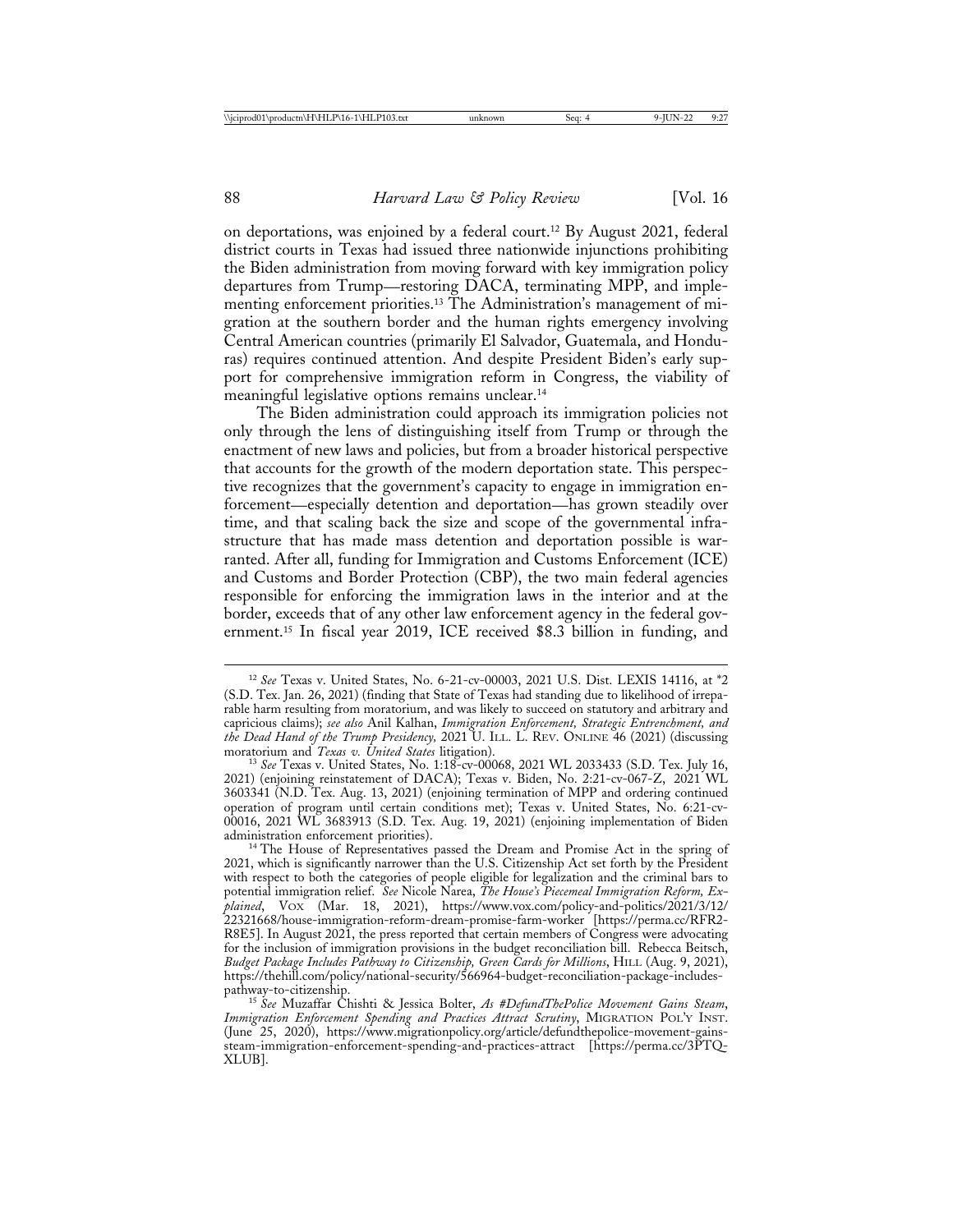CBP, \$17.7 billion—for both agencies, resources nearly three times greater than received around the time of their creation in 2003.16 Indeed, the federal government has spent a total of \$333 billion on those agencies since 2003.17 Increased funding has given rise to greater capacity. As of January 2021, the two agencies employ nearly 50,000 border and interior enforcement agents, reflecting increases of two- to three-fold since 2003.18 Prior to 2003, the former federal agency the Immigration and Naturalization Service (INS) deported fewer than 40,000 people, but by FY 2019 ICE removed over  $260,000$ —a more than four-fold increase.<sup>19</sup> The numbers of people detained each year by immigration authorities have likewise undergone exponential increases.20

Yet this growth in the deportation state has yielded troubling results. The dominant tools used by immigration enforcement—quasi-criminal measures like physical incarceration, with attendant costs leading to family separation, displacement, and distrust in government—have led to harms exacted upon immigrant communities, especially communities of color. More enforcement resources have not led to greater legal compliance. The agencies, in turn, have developed reputations for lawlessness, which have undermined their legitimacy. And the deportation state has played a strong role in perpetuating legacies of racial injustice and white supremacy in the United States.

This Article contends that an overarching goal for the Biden administration should be to reduce the overall size, scale, and support for the federal government's capacity to detain and deport. Such efforts necessarily involve confronting—and questioning—the substantive rules of immigration law dealing with who to admit, how to distribute benefits, the centrality of deportation in immigration enforcement, and how deportation takes place. The focus of this Article, however, is on questions that are adjacent to core immigration law rules, such as how and to what extent enforcement operations are resourced, how internal staffing and management of the immigra-

<sup>16</sup> *See* AM. IMMIGR. COUNCIL, THE COST OF IMMIGR. ENFORCEMENT AND BORDER SECURITY 2–3, (Jan. 2021), https://www.americanimmigrationcouncil.org/sites/default/files/ research/the\_cost\_of\_immigration\_enforcement\_and\_border\_security.pdf [https://perma.cc/ 86XW-YMAC] (reporting that funding in FY 2003 was \$3.3 billion for ICE, and \$5.9 billion

for CBP).<br><sup>17</sup> *See id*. at 1.<br><sup>18</sup> *See id*. (noting that number of border enforcement agents employed by CBP is nearly double that of FY 2003 levels, and almost triple in the case of ICE). double that of FY 2003 levels, and almost triple in the case of ICE). <sup>19</sup> *See* U.S. IMMIGR. & CUSTOMS ENF'T, FISCAL YEAR 2019 ENFORCEMENT AND RE-

MOVAL OPERATIONS REPORT 18–19, https://www.ice.gov/sites/default/files/documents/ Document/2019/eroReportFY2019.pdf [https://perma.cc/XKY2-FAC6]. In FY 2020, ICE reportedly conducted 185,884 removals, which the agency acknowledged was a thirty percent decrease, likely due to Title 42 expulsions at border. *ICE Statistics*, U.S. IMMIGR. & CUSTOMS ENF'T (2021), https://www.ice.gov/remove/statistics [https://perma.cc/C7P3-5AWZ]. <sup>20</sup> *See* Emily Kassie, *How Trump Inherited His Expanding Detention System*, MARSHALL

PROJECT (Feb. 12, 2019, 3:45 PM), https://www.themarshallproject.org/2019/02/12/howtrump-inherited-his-expanding-detention-system [https://perma.cc/XB2Q-97RF] (showing roughly six-fold increase in numbers of people detained by federal immigration authorities per day from FY 1994 to 2019).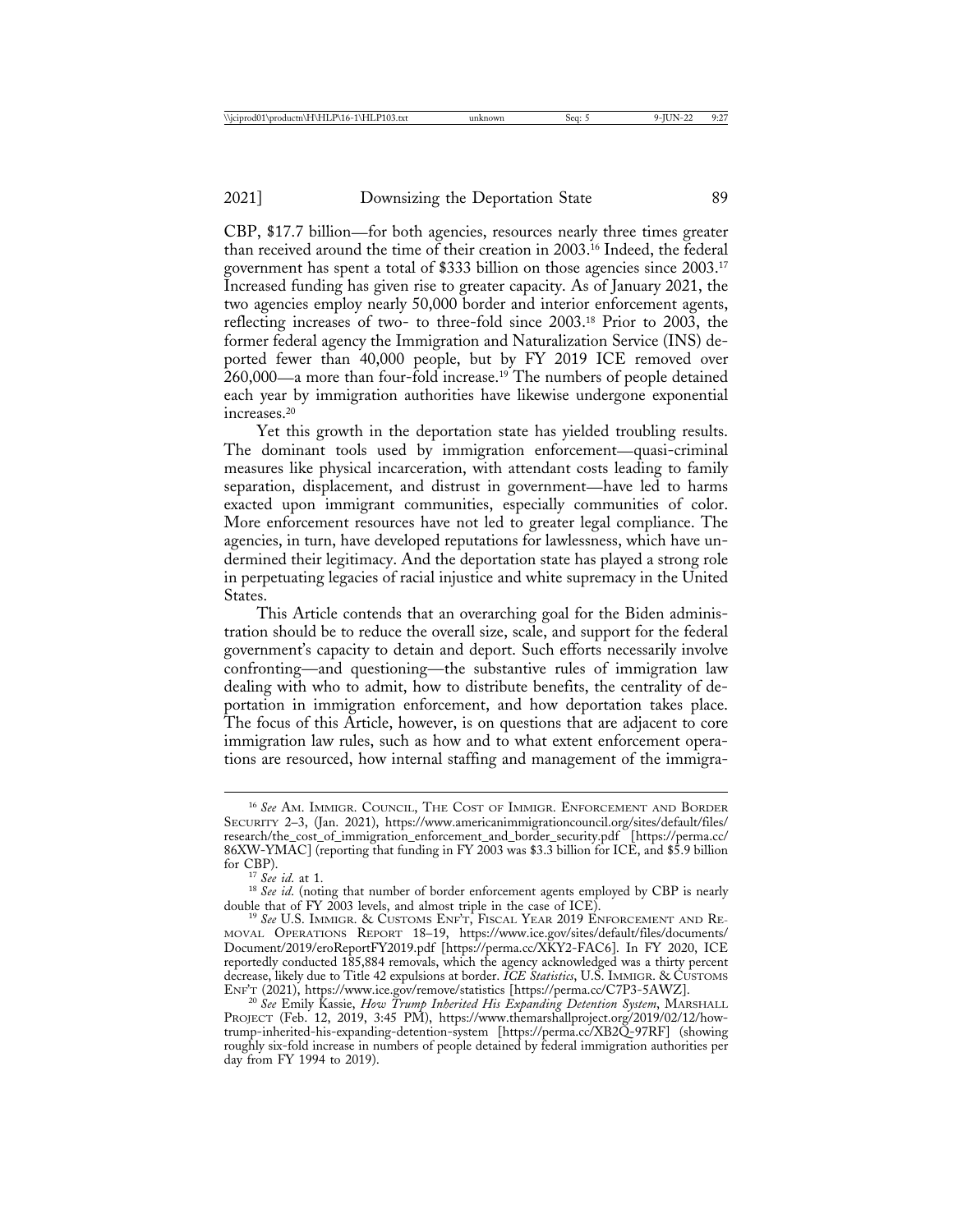tion bureaucracy takes place, and how external relationships with entities outside the federal government help grow the potential reach of the deportation state. As part of this symposium on agency restructuring to advance progressive agendas, this Article contends that these questions warrant direct attention and concern. It highlights three key areas: first, the capacity of and funding for the administrative bureaucracy; second, the management of the civil servants and frontline agents, and third, the contracts, agreements and collaborations entered into by federal immigration agencies.

In doing so, this Article seeks to make two broader contributions to current immigration discourse. First, given the recognition that the executive branch has come to occupy a central—if not the most critical—role in shaping immigration policy, it encourages reform-minded scholars, policymakers and advocates to think about designing an immigration system that not only responds to the excesses of the Trump era, but also reduces the likelihood of a future President inheriting a maximally resourced deportation bureaucracy. Second, by focusing on aspects of the deportation state—funding, staffing, and contracts—that tend to evade significant public attention, this Article encourages critical examination of ways in which the deportation state might expand through mechanisms that are not immediately evident and that are prone to escaping accountability.

Part I of the Article provides a brief overview of the current state of immigration law and policy in early 2021, providing background on preceding administrations beginning with President William J. Clinton. Part II sets forth rationales for downsizing the deportation state, grounded in fairness, effectiveness, legitimacy, and racial justice considerations. Part III explores issues related to funding, supervision, and management of the front line as well as the subfederal and private relationships that arise out of the contemporary deportation state. The Article concludes with restrained optimism for the short term, and a call for sustained attention to the government's deportation capacity in the long term.

### I. HOW WE GOT HERE: THE EXPANSION OF THE DEPORTATION **STATE**

This Part highlights the expansion of the deportation state from the Clinton administration through Trump, with significant emphasis on the latter.<sup>21</sup> The discussion below advances two consistent but distinct points.

<sup>21</sup> For analysis of the Trump era, see Fatma Marouf, *Immigration Challenges of the Past Decade and Future Reforms*, 73 SMU L. REV. F. 87 (2020) (describing immigration policies under Trump, emphasizing increased enforcement, expansions to immigration detention, dismantling of asylum and refugee systems, and rise of racism and white nationalism); Bill Ong Hing, *Entering the Trump Ice Age: Contextualizing the New Immigration Enforcement Regime*, 5 TEX. A&M L. REV. 253, 257 (2018) (comparing immigration proposals issued by Trump administration to historical examples—including Reagan, Clinton, Bush, and Obama—and arguing that "when Trump Administration actions and proposals are juxtaposed with those of other eras, many similarities surface—and in some cases are harsher than what President Trump has proposed."); Jaclyn Kelley-Widmer, *Unseen Policies: Trump's Little-Known Immi-*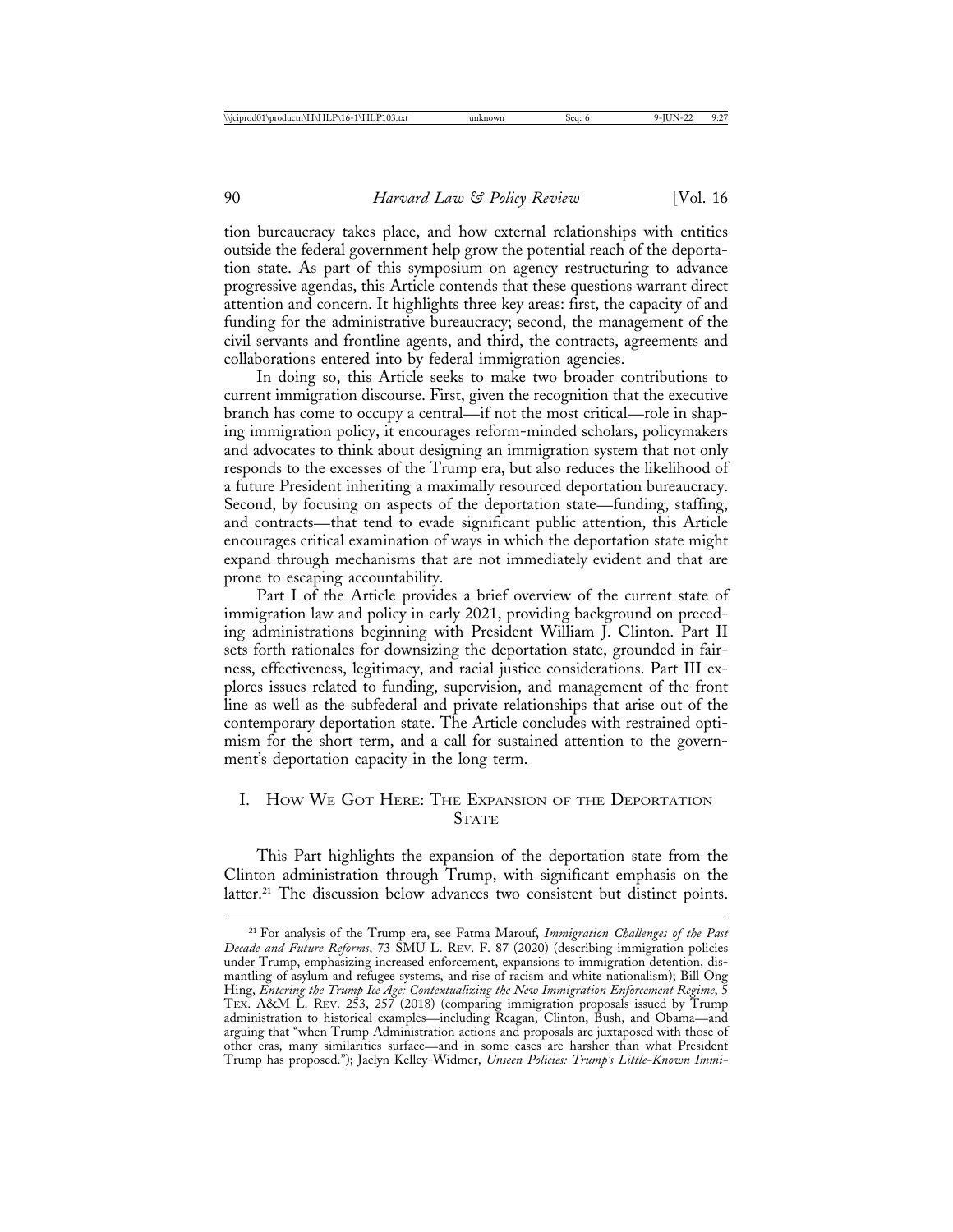First, irrespective of differences in political party and in rhetoric about the value and contributions of immigrants in the U.S., each administration has nonetheless taken steps that bolster the federal government's detention and deportation capacity. Second, this Part understands the Trump administration's immigration policies as *both* a departure from *and* a continuation of past administrations. President Trump was unique in his zealous and steadfast commitment to undermining the benefits and protections available to immigrants, the use of unwaveringly negative rhetoric with respect to immigrants, and the eager enactment of immigration policies designed to maximize human suffering. But the former President's policies also benefited from the deportation bureaucracy created and expanded by his predecessors and cannot be understood as an aberration from past Presidents.

### *A. Setting the Stage: From Clinton to Obama*

Explaining the rise of the deportation state calls for a special focus on the role of presidential administrations led by both political parties in recent decades, which set the stage for the Trump era's deployment of immigration power.22 Despite the obvious differences amongst former Presidents Clinton, George W. Bush, and Barack Obama with respect to the traditional political spectrum, like the proverbial frog in warm water that slowly comes to a boil, the deportation state grew under each administration.

President Clinton held the U.S. Presidency at a time when the prevailing public sentiment was quick to assign blame to immigrants, recipients of public benefits, and—arguably most of all—the "criminal alien."<sup>23</sup> While campaigning for his second term in 1996, President Clinton signed into law two pieces of legislation that enacted extensive and lasting changes to the immigration laws designed to bring greater harshness to the statutory scheme, the Illegal Immigration Reform and Immigrant Responsibility Act (IIRIRA), and Antiterrorism and Effective Death Penalty Act (AEDPA).24 IIRIRA and AEDPA laid much of the foundation for immigration enforcement today. With respect to deportation power, IIRIRA and AEDPA expanded the classes of people subject to potential deportation (especially due

*gration Rules as Executive Power Grab,* 35 GEO. IMMIGR. L. J. 801 (2021) (detailing transfor-

<sup>&</sup>lt;sup>22</sup> While the discussion here begins with President Clinton, the growth of the contemporary deportation state also predates the Clinton administration. See César Cuauhtémoc García Hern´andez, *Criminalizing Migration*, 150 DAEDALUS 106, 115 (2021) ("Across the last four decades in the United States, the ideological commitment to stigmatize migrants through the

use of criminal law has enjoyed bipartisan support.").<br><sup>23</sup> *See* Jennifer M. Chacon, *Unsecured Borders: Immigration Restrictions, Crime Control and*<br>*National Security*, 39 CONN. L. REV. 1827, 1844 (2007).

<sup>&</sup>lt;sup>24</sup> As Clinton stated at the signing ceremony for IIRIRA, the bill "strengthens the rule of law by cracking down on illegal immigration at the border, in the workplace, and in the criminal justice system." Gerhard Peters & John T. Woolley, *William J. Clinton, Statement on Signing the Omnibus Consolidated Appropriations Act*, THE AMERICAN PRESIDENCY PROJECT (Sept. 30, 1996), https://www.presidency.ucsb.edu/node/221661 [https://perma.cc/T8V5- F9UX].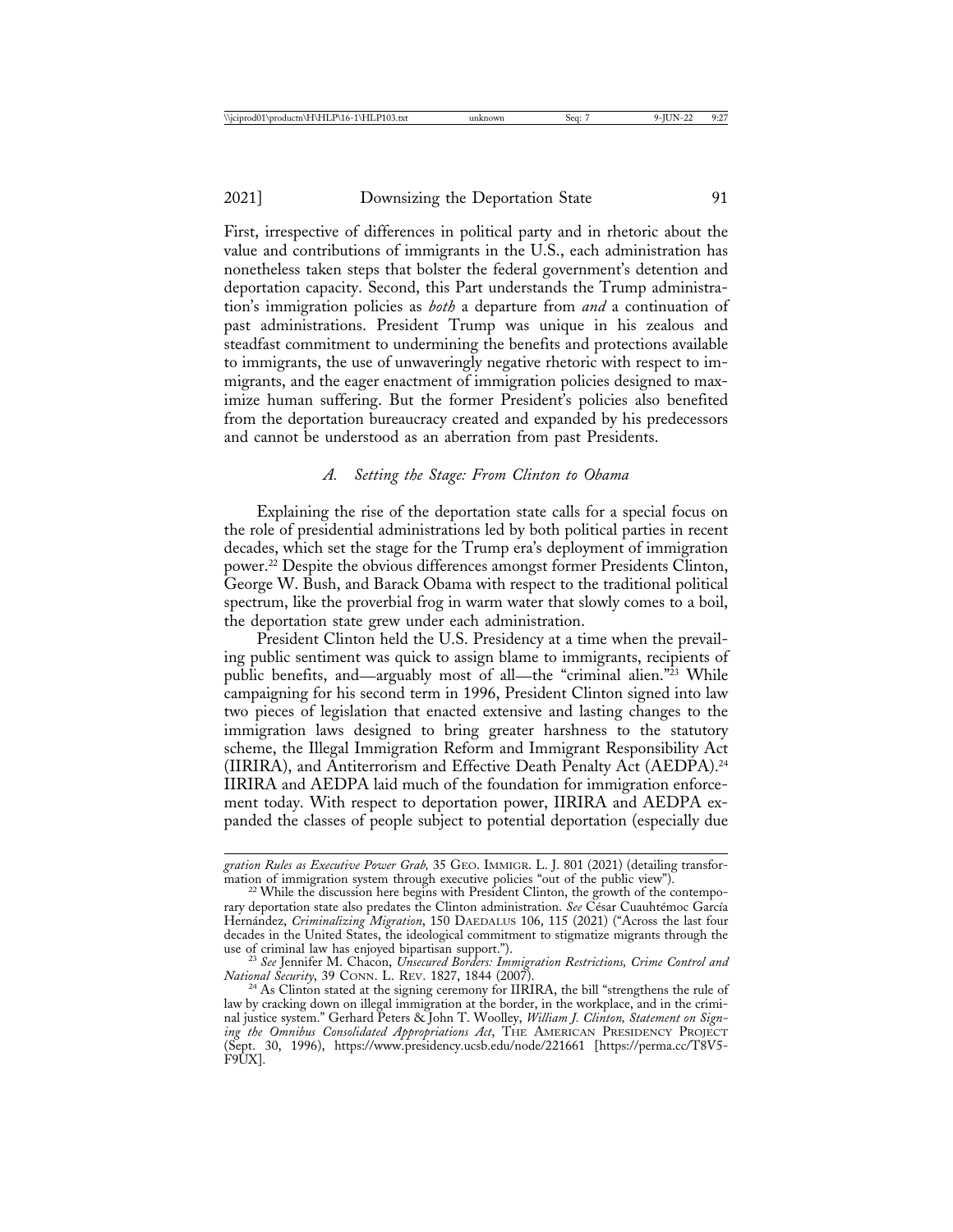to prior convictions), restricted the ability to defend oneself from removal by imposing various bars to discretionary relief, and authorized the creation of deportation procedures that empowered front line agents to directly process certain kinds of removal orders.25 The laws also laid the groundwork for the ballooning of immigration detention through the creation of large categories of people subject to mandatory detention,<sup>26</sup> and eliminated opportunities to challenge various immigration decisions and policies by restricting judicial review.27 By making large numbers of people deportable while removing discretion from immigration judges to even consider possible defenses to removal and not providing opportunities for lawfully-sanctioned migration at the front end, the 1996 laws ultimately enhanced Presidential power over the immigration system. As Adam Cox and Cristina Rodriguez explain, a de facto delegation of immigration power to the President in the modern era has resulted.<sup>28</sup>

When President Bush took office in January 2001, he expressed support for comprehensive immigration reform and adopted language that was generally positive on immigration, consistent with the Republican Party at the time.<sup>29</sup> But the events of September 11, 2001, the resulting "War on Terror," and the conflation of national security with immigration enforcement led to significant shifts in the Bush administration's immigration policies.<sup>30</sup> The Bush administration oversaw the creation of the Department of Homeland Security (DHS) in 2002, which consolidated the enforcement functions of the former Immigration and Naturalization Service (INS) into the new agencies ICE and CBP, and placed immigration service and benefits functions within a separate agency, Citizenship and Immigration Services (US-

<sup>25</sup> *See generally* Nancy Morawetz, *Understanding the Impact of the 1996 Deportation Laws and the Limited Scope of Proposed Reforms*, 113 HARV. L. REV. 1936 (2000) (discussing impact of IIRIRA and AEDPA); *see also* Jennifer Lee Koh, *The Whole Better than the Sum: A Case for the Categorical Approach to Determining the Immigration Consequences of Crime*, 26 GEO. IM-MIGR. L.J. 257, 270–73 (2012) (describing criminal grounds of removal, limitations on defenses to removal, and restrictions on judicial review); Jennifer Lee Koh, *Removal in the Shadows of Immigration Court*, 90 S. CAL. L. REV. 191, 196–99 (2017) (describing effect of 1996 laws on expedited removal). <sup>26</sup> *See* Farrin R. Anello, *Due Process and Temporal Limits on Mandatory Immigration Deten-*

*tion*, 65 HASTINGS L.J. 363, 364–65 (2014).<br><sup>27</sup> *See* Lenni B. Benson, *Back to the Future: Congress Attacks the Right to Judicial Review of*<br>*Immigration Proceedings*, 29 CONN. L. REV. 1411, 1412 (1997).

*Immigration Proceedings,* 29 CONN. L. REV. 1411, 1412 (1997).<br><sup>28</sup> See Adam B. Cox & Cristina M. Rodríguez, The President and Immigra-TION LAW 98-101, 127-29 (2020); Adam B. Cox & Cristina M. Rodríguez, The President and *Immigration Law,* 119 YALE L.J. 458, 510–11 (2009); Adam B. Cox & Cristina M. Rodrí-guez, The President and Immigration Law Redux, 125 YALE L.J. 104, 108 (2015).

guez, *The President and Immigration Law Redux, 125 IALE L.J. 104, 108 (2015).*<br><sup>29</sup> *See* Don Gonyea, *The GOP's Evolution on Immigration*, NAT'L PUB. RADIO (Jan. 25, 2018), https://www.npr.org/2018/01/25/580222116/the-gops-evolution-on-immigration

 $^{30}$  Politicians criticized the then-INS for its failure to detect the individuals responsible for the 9/11 attacks, several of whom were later found to have overstayed their visas. *See generally* Teresa A. Miller, *Blurring the Boundaries Between Immigration and Crime Control After September 11th*, 25 B.C. THIRD WORLD L.J. 81 (2005); Chacon, *supra* note 23; Daniel Kanstroom, *Criminalizing the Undocumented: Ironic Boundaries of the Post-September 11th "Pale of Law",* 29 N.C. J. INT'L L. & COM. REG. 639 (2004).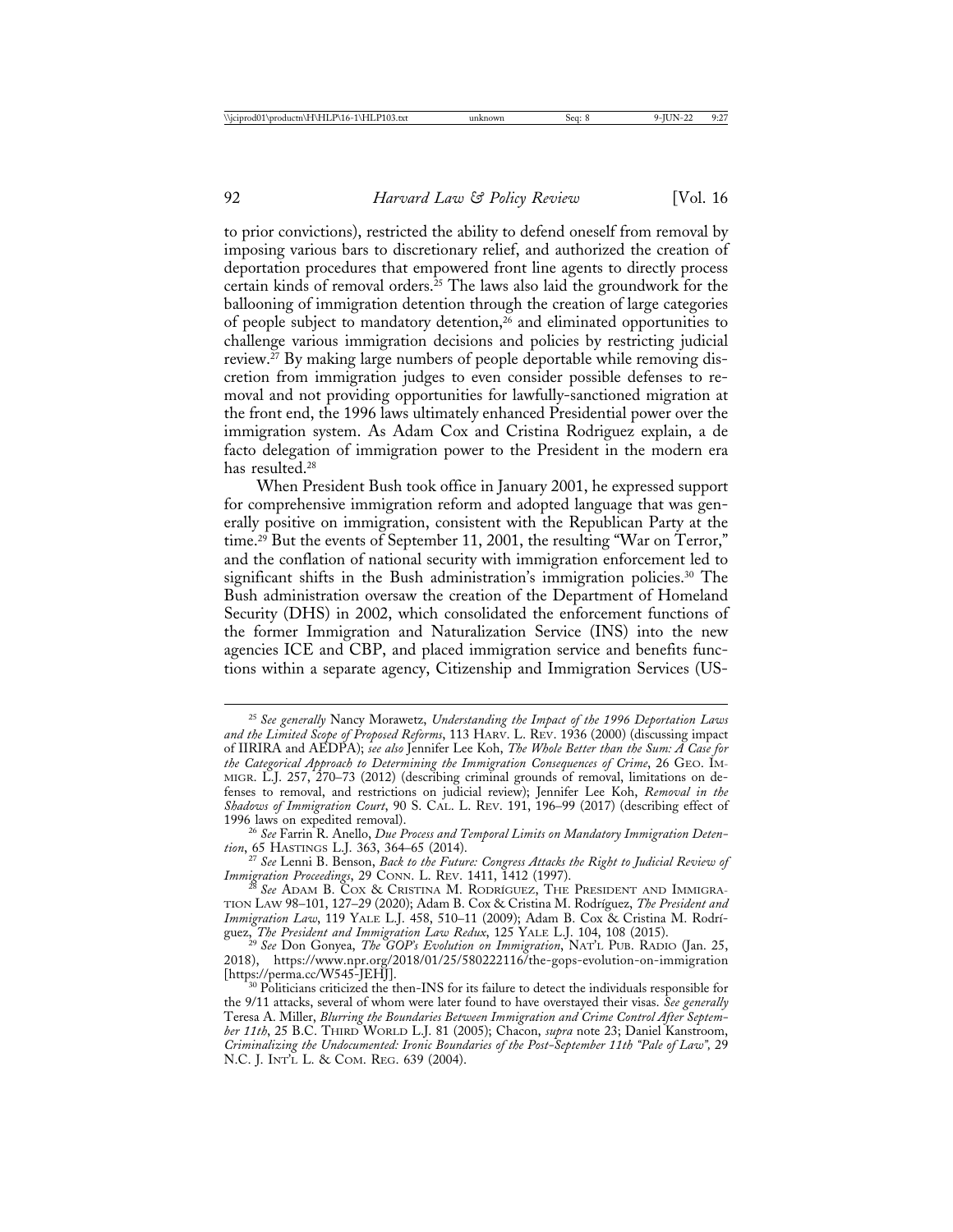CIS). 31 President Bush continued to express support for legislative immigration reform (including the creation of pathways to citizenship for undocumented persons), and contended that "the vast majority" of undocumented immigrants "are decent people who work hard, support their families, practice their faith, and lead responsible lives."32 But the former President also contended that "[i]llegal immigration . . . brings crime to our communities"33 and oversaw a number of initiatives that maximized enforcement of the immigration laws.<sup>34</sup> For instance, the Bush administration enhanced resources for border and interior immigration enforcement, expanded the use of immigration detention, engaged in immigration raids in workplaces and homes, and increased collaborations with local law enforcement and the criminal justice system.<sup>35</sup> Ultimately, comprehensive immigration reform efforts in Congress failed in 2006 and 2007.36 Funding for immigration enforcement nevertheless grew. From FY 2003 to FY 2008, the combined budgets of ICE and CBP increased from \$9.2 billion to \$15.4 billion.37

The election of President Barack Obama brought hope of positive change for immigrant communities. But the Obama administration began by vigorously pursuing immigration enforcement, as part of an aspirational and theoretical understanding that building a record of tough enforcement would persuade skeptical members of Congress to support comprehensive immigration reform.38 However, Congress's ultimate refusal to move forward on immigration legislation left the Obama administration with record-high deportation numbers and a reputation as "Deporter-in-Chief" amongst immigration advocates—without the sought-after reform.39 Recognizing the lack of legislative options, the use of prosecutorial discretion in immigration

<sup>&</sup>lt;sup>31</sup> See Ming H. Chen, *Administrator-in-Chief: The President and Executive Action in Immigration Law*, 69 ADMIN. L. REV. 347, 379-80 (2017).

<sup>&</sup>lt;sup>32</sup> President George W. Bush, Address to the Nation on Immigration Reform, GEORGE W. BUSH WHITE HOUSE ARCHIVES (May 15, 2006), https://georgewbush-whitehouse.archives. gov/news/releases/2006/05/20060515-8.html [https://perma.cc/Z4UA-LWR9]. <sup>33</sup> *Id.* <sup>34</sup> DEP'T HOMELAND SEC., BUREAU OF IMMIG. & CUSTOMS ENF'T, ENDGAME: OF-

FICE OF DETENTION AND REMOVAL STRATEGIC PLAN, 2003 – 2012, DETENTION AND REMOVAL STRATEGY FOR A SECURE HOMELAND 1 (2012) http://cryptogon.com/docs/endg-<br>ame.pdf [https://perma.cc/2XZD-ZZR3] ("We must strive for 100% removal rate.").

<sup>&</sup>lt;sup>35</sup> See Miller, *supra* note 30; Chacon, *supra* note 23; Kanstroom, *supra* note 30.<br><sup>36</sup> See RUTH ELLEN WASEM, CONG. RES. SERV., R42980, BRIEF HISTORY OF COMPRE-HENSIVE IMMIGRATION REFORM EFFORTS IN THE 109TH AND 110TH CONGRESSES TO INFORM POLICY DISCUSSIONS IN THE 113TH CONGRESS, (2013), https://fas.org/sgp/crs/ homesec/R42980.pdf [https://perma.cc/SR6J-BSAD]. Legislatively, the REAL ID Act of 2005 introduced provisions to heighten evidentiary standards for asylum seekers to prevail in their claims. See id. at 2.

<sup>&</sup>lt;sup>37</sup> *See* Am. IMMIGR. COUNCIL, *supra* note 16, at 3.<br><sup>38</sup> *See* Kevin R. Johnson, *Lessons About the Future of Immigration Law from the Rise and*<br>*Fall of DACA*, 52 U.C. DAVIS L. REV. 343, 349–50 (2018).

<sup>&</sup>lt;sup>39</sup> RANDY CAPPS ET AL., REVVING UP THE DEPORTATION MACHINE: ENFORCEMENT UNDER TRUMP AND THE PUSHBACK 14 (2018) (noting that "[p]eak removals from the U.S. interior occurred during FY 2009-11 (exceeding 200,000 annually), while ICE arrests peaked at more than 300,000 each year during FY 2010-11.").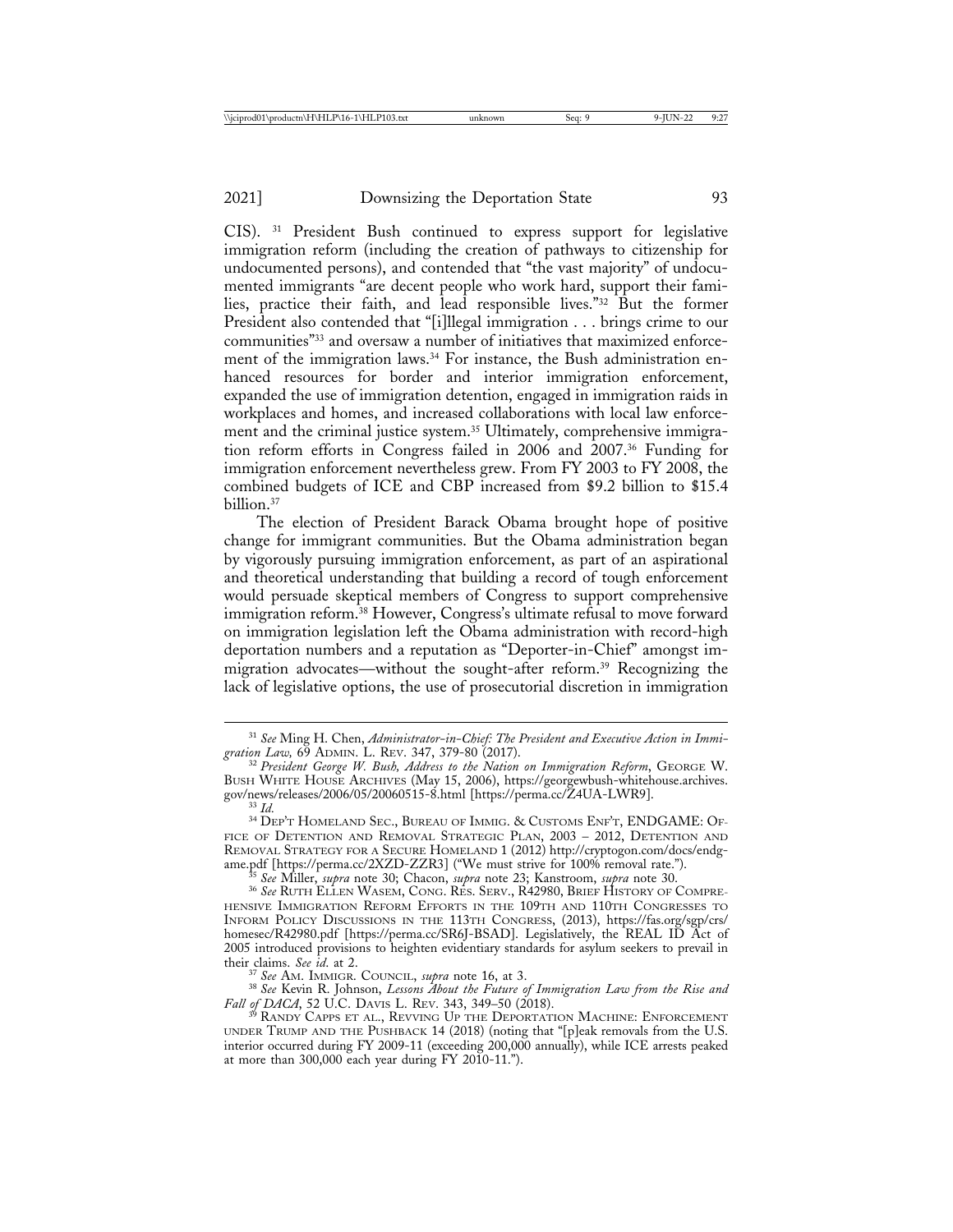enforcement to shield certain groups of immigrants from deportation became one of the Obama administration's signature policies.40 Many people benefitted from the embrace of prosecutorial discretion, most visibly (but not exclusively) from the creation of DACA. Reliance on executive-level discretion also highlighted the existence of at least two deeper problems in the deportation state and with the Administration's rhetoric. First, the Obama administration's efforts to inject a sense of proportionality and restraint were not welcomed at the front lines of the immigration enforcement agencies, thereby casting doubt on ICE and CBP's institutional capacity to value goals outside of enforcement.41 Second, in an effort to convey that *some* immigrants deserved to be exempt from enforcement, the Obama administration communicated that *other* immigrants were legitimate targets for deportation—an ethos exemplified by President Obama's infamous assertion that deferred action be expanded to "families, not felons."42

Despite President Obama's efforts to achieve relief for immigrants short of legislative reform, the deportation capacity of the federal government continued to grow. ICE's collaboration with the criminal legal system, including state and local actors, was justified in part by the need to identify enforcement priorities.<sup>43</sup> Enforcement funding, deportations, and detention continued.44 Using FY 2003 as a point of comparison, the combined budgets of ICE and CBP had more than doubled by the last full fiscal year of the Obama administration.45

### *B. Immigration in the Trump Era*

The strong consensus amongst advocates for immigrants is that the Trump Presidency engaged in devastating and harmful policy and discourse that transformed various aspects of the immigration system. From 2017 to 2020, the federal government's commitment to criminalizing immigrants, ending asylum protections, eliminating avenues for lawful migration and entrenching racial hierarchy were sustained and unrelenting. Efforts to track each policy action have yielded abundant counts. Researchers at the Migra-

<sup>40</sup> *See generally* Johnson, *supra* note 38. <sup>41</sup> *See, e.g.*, Chen, *supra* note 31, at 385–87; Stephen Lee & Sameer M. Ashar, *DACA, Government Lawyers, and the Public Interest*, 87 FORDHAM L. REV. 1879, 1880–81, 1892 (2019); Michael Kagan, *Binding the Enforcers: The Administrative Law Struggle Behind Pres.*

<sup>&</sup>lt;sup>42</sup> Remarks by the President in Address to the Nation on Immigration, OBAMA WHITE HOUSE ARCHIVES (Nov. 20, 2014), https://obamawhitehouse.archives.gov/the-press-office/<br>2014/11/20/remarks-president-address-nation-immigration [https://perma.cc/73J6-N32J].

<sup>&</sup>lt;sup>43</sup> See Am. Immigr. Council, The Criminal Alien Program (CAP): Immigration ENFORCEMENT IN PRISONS AND JAILS 1 (2013), https://www.americanimmigrationcouncil. org/sites/default/files/research/cap\_fact\_sheet\_8-1\_fin\_0.pdf [https://perma.cc/8CKL-CE5X] (describing information-sharing program that "extends to every area of the country and intersects with most state and local law enforcement agencies"). <sup>44</sup> *See* AM. IMMIGR. COUNCIL, *supra* note 16, at 3 (showing combined ICE and CBP

budget for FY 2009 as \$17.2 billion, and for FY 2016 as \$19.2 billion). <sup>45</sup> *See id.* (showing combined ICE and CBP budget for FY 2003 as \$9.2 billion, and for FY 2016 as \$19.2 billion).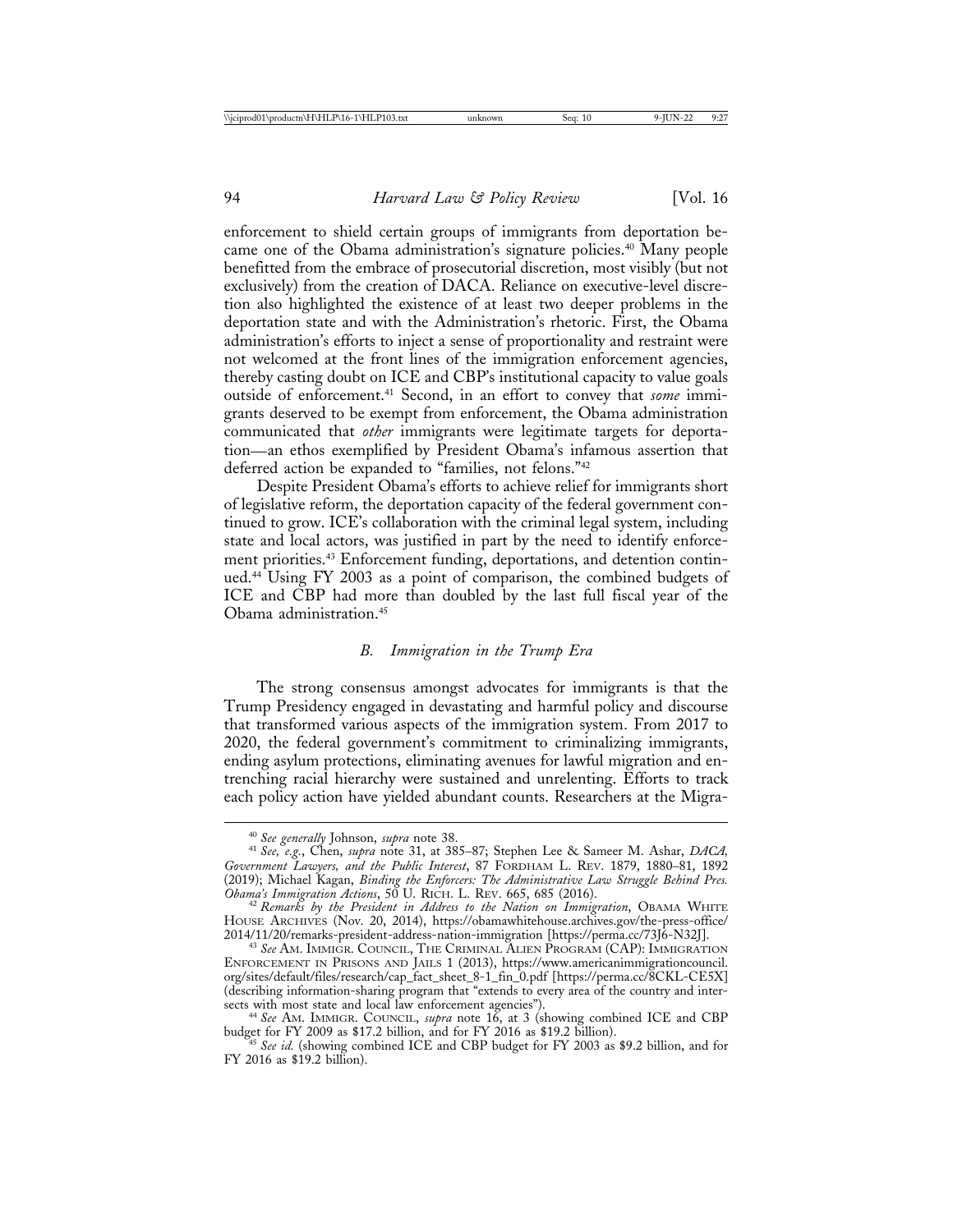tion Policy Institute identified over four hundred immigration-related executive actions from the start of 2017 through the summer of 2020.46 The Immigration Policy Tracking Project, developed by Lucas Guttentag with support from Yale Law School and Stanford Law School, contains over 1,000 entries documenting every immigration policy, from nearly every corner of the immigration system, beginning in January 2017 through the inauguration of President Biden in January 2021.47

The changes wrought by Trump immigration policies have been significant at every level, from the granular day-to-day operation of the immigration bureaucracy to the broader aims and structure of the immigration agencies. The Trump administration sought to weaken the benefits-granting side of the immigration state, for instance by severely curtailing the availability of asylum for individuals persecuted in their home countries through an array of changes affecting policies and practices at the border and within the U.S.48 The adjudication of immigration benefits available for noncitizens in the U.S.—opportunities to seek lawful permanent residence, citizenship applications, and even work permits—stalled or became subject to new rules.<sup>49</sup> Through multiple executive-level bans, the former President restricted the availability of visas for individuals seeking permission to enter the U.S. from their countries.50 The Trump administration also took numerous steps to bolster USCIS's enforcement work while minimizing its service-oriented mission,<sup>51</sup> such as through the referral of benefits applications to ICE and growing its fraud and denaturalization units.52

When it comes to immigration enforcement, the administrative state continued to grow under Trump. Although prior administrations expanded detention and deportation capacity, those practices in the Trump era were more indiscriminate due to the lack of enforcement priorities, at times more

<sup>46</sup> *See generally* Sarah Pierce & Jessica Bolter, *Dismantling and Reconstructing the U.S. Immigration System: A Catalog of Changes under the Trump Presidency*, MIGRATION POL'Y INST. (2020), https://www.migrationpolicy.org/research/us-immigration-system-changes-trump-<br>presidency [https://perma.cc/L7G3-4XGX].

<sup>&</sup>lt;sup>4</sup> <sup>47</sup> See IMMIGRATION POLICY TRACKING PROJECT, https://immpolicytracking.org<br>[https://perma.cc/4SG6-VFA7].

<sup>&</sup>lt;sup>48</sup> See Lindsay M. Harris, *Asylum Under Attack*, 67 LOYOLA L. REV. 1, 7–19 (2020).<br><sup>49</sup> See, e.g., Stuart Anderson, *USCIS Immigration Delays Grow Longer and Longer*, FORBES (Jan. 31, 2019, 12:12 AM), https://www.forbes.com/sites/stuartanderson/2019/01/31/uscisimmigration-delays-grow-longer-and-longer/?sh=115a802a2254 [https://perma.cc/MAX2- 97EJ]. <sup>50</sup> *See, e.g.,* Proclamation No. 10014, 85 Fed. Reg. 23441 (Apr. 22, 2020); Proclamation

No. 10052, 85 Fed. Reg. 38263 (June 25, 2020). <sup>51</sup> *See* Beth K. Zilberman, The Institutional Design of Immigration Enforcement 33–<sup>35</sup> (April 2021) (unpublished manuscript) (on file with author). <sup>52</sup> *See* Cassandra Burke Robertson & Irina D. Manta, *(Un)Civil Denaturalization*, 94

N.Y.U. L. REV. 402, 409–14 (2019); Debra Cassens Weiss, *Justice Department Creates Unit to Denaturalize Citizens Who Didn't Disclose Crimes,* ABA J. (Feb. 27, 2020, 11:54 AM), https:// www.abajournal.com/news/article/justice-department-creates-standalone-unit-to-denaturalize-citizens-who-didnt-disclose-crimes [https://perma.cc/F29R-SFFF].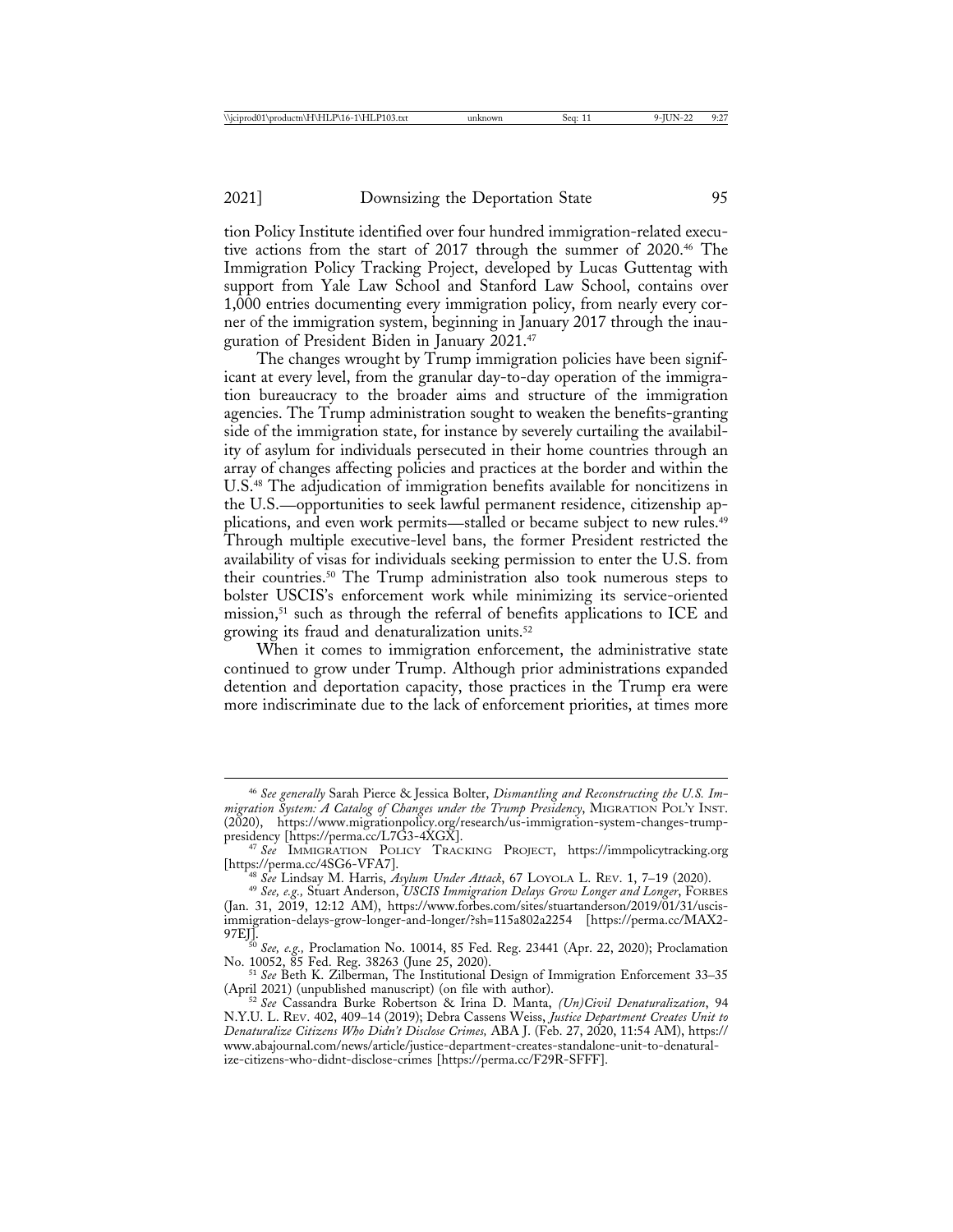spectacular in cruelty,<sup>53</sup> and other times hidden far from public view until whistleblowers and advocates intervened.<sup>54</sup> ICE agents pursued arrests to the fullest extent permitted under the federal statutes, with explicit instructions from the President and agency heads to treat any immigrant believed to have violated the immigration laws as a priority for deportation.<sup>55</sup> The Attorney General undermined and politicized the already-fragile decisional independence of the immigration courts and Board of Immigration Appeals (BIA).<sup>56</sup> A range of substantive and procedural interpretations of the law—particularly through the frequent use of the Attorney General's power to certify BIA decisions and issue precedential decisions that reflected the President's immigration policy agenda—narrowed opportunities for people to seek relief from removal.<sup>57</sup> ICE subjected nearly all arrested immigrants to detention, and over time expanded its reliance on a web of jail facilities that spanned private ownership, state and local jails, and federal facilities.58 In addition to ICE, which is tasked with the civil deportation system, the Department of Justice directed federal criminal prosecutors to deploy their authority to criminally prosecute individuals for immigration violations to the maximum levels possible.59 During this time period, funding for ICE and CBP operations continued to grow despite public outcry regarding multiple policies family separation, the detention of children, MPP, to name a few—that seemed designed to inflict cruelty and break the spirits of immigrant communities. Indeed, from FY 2017 to FY 2021, combined funding for the two agencies jumped from \$20.1 billion to \$26 billion.<sup>60</sup>

State and local governments facilitated mixed outcomes with respect to the growth of the deportation state. States and localities in immigrantfriendly jurisdictions enacted a wide array of legislation, policies and prac-

<sup>53</sup> *See, e.g.,* Stephen Lee, *Family Separation as Slow Death*, 119 COLUM. L. REV. 2319, 2363–9 (2019) (discussing family separation as a "spectacular" act of violence but arguing that family separation is fundamental to multiple components of U.S. immigration system). <sup>54</sup> *See, e.g.,* Rachel Treisman, *Whistleblower Alleges 'Medical Neglect,' Questionable Hyster-*

*ectomies of ICE Detainees,* NAT'L PUB. RADIO (Sept. 16, 2020, 4:43 AM), https:// www.npr.org/2020/09/16/913398383/whistleblower-alleges-medical-neglect-questionable-<br>hysterectomies-of-ice-detaine [https://perma.cc/L9JZ-HSCT].

<sup>&</sup>lt;sup>55</sup> See SHOBA SIVAPRASAD WADHIA, BANNED: IMMIGRATION ENFORCEMENT IN THE TIME OF TRUMP 30–38 (2019).

<sup>&</sup>lt;sup>56</sup> See Catherine Y. Kim & Amy Semet, *An Empirical Study of Political Control Over Immigration Adjudication*, 108 GEO. L.J. 579, 584–85 (2020); INNOVATION LAW LAB & S. POV-ERTY LAW CTR., THE ATTORNEY GENERAL'S JUDGES: HOW THE U.S. IMMIGRATION COURTS BECAME A DEPORTATION TOOL 7 (2019), https://www.splcenter.org/sites/default/ files/com\_policyreport\_the\_attorney\_generals\_judges\_final.pdf [https://perma.cc/CVC8-

HBLL]. <sup>57</sup> *See* Kim Bellware, *On immigration, Attorney General Barr Is His Own Supreme Court. Judges and Lawyers Say That's a Problem*, WASH. POST (Mar. 5, 2020, 9:51 AM), https:// www.washingtonpost.com/immigration/2020/03/05/william-barr-certification-power/ [https:/

<sup>/</sup>perma.cc/T2JJ-7CH6]. <sup>58</sup> *See* Marouf, *supra* note 21, at 95–96. <sup>59</sup> *See* Ingrid V. Eagly, *The Movement to Decriminalize Border Crossing,* 61 B.C. L. REV. 1967, 1977–91 (2020) (discussing adoption of "zero tolerance" approach to criminal prosecution of immigration offenses at border under Trump Administration). <sup>60</sup> *See* AM. IMMIGR. COUNCIL, *supra* note 16.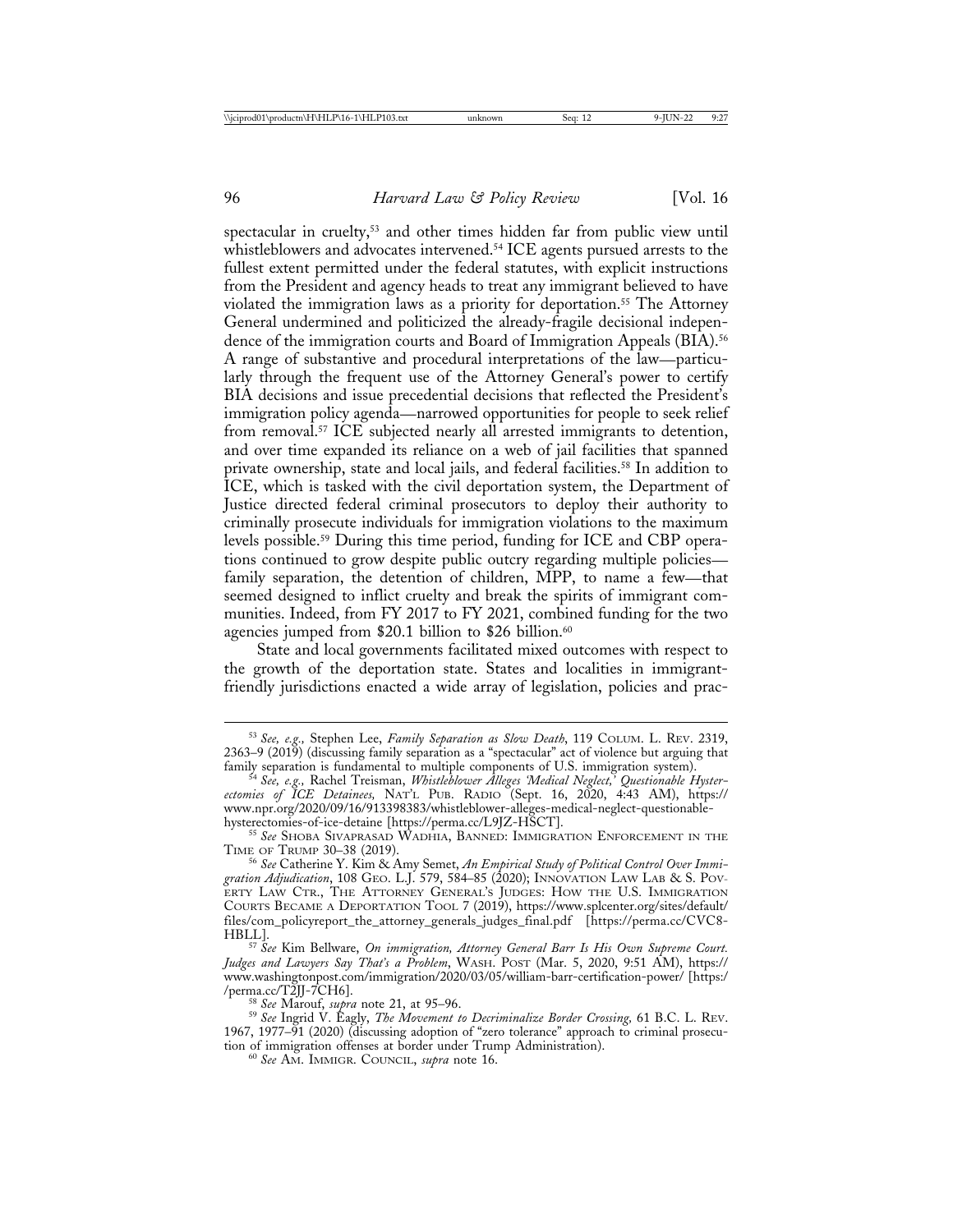tices designed to stymie the federal government's deportation goals.<sup>61</sup> These resistance efforts led to lower levels of enforcement in some areas of the U.S.<sup>62</sup> But the Trump administration sought to retaliate against jurisdictions that enacted sanctuary and other local policies aimed at protecting immigrants, for instance by threatening jurisdictions with the elimination of federal funding as well as enhancing targeted enforcement efforts.<sup>63</sup> On the flip side, other states and localities enacted "anti-sanctuary" policies or undertook actions to enhance the strength of federal immigration enforcement.<sup>64</sup>

The federal government has bolstered its deportation capacity by expanding its contracts with private technology companies to increase surveillance of immigrant communities, thereby extending and automating the deportation state's reach. The use of information technology throughout immigration governance pre-dates the Trump administration.<sup>65</sup> Under Trump, ICE deployed technologies that allowed it to purchase data mined from an increasing number of facets of everyday life––utility company profiles, facial recognition, and license plate scanners, by way of example––thereby enabling it to seek enforcement against a broader range of noncitizens.<sup>66</sup>

Along the way, the erosion of basic democratic and rule of law norms has taken place.<sup>67</sup> The subversion of constitutional and statutory requirements regarding the appointment of agency heads led to the existence of

<sup>62</sup> See Hamed Aleaziz, *How ICE Became the Face of Trump's Immigration Crackdown and Where It Goes from Here After Biden Is in Charge*, BUZZFEED (Dec. 7, 2020, 12:48 PM), https:/ /www.buzzfeednews.com/article/hamedaleaziz/trump-ice-biden-future [https://perma.cc/

9GYB-GW28]. <sup>63</sup> *See, e.g.,* Exec. Order No. 13768, 82 Fed. Reg. 8799 (Jan. 25, 2017) (purporting to eliminate federal funding for sanctuary cities); Caitlin Dickerson & Zolan Kanno-Youngs, *Border Patrol Will Deploy Elite Tactical Agents to Sanctuary Cities*, N.Y. TIMES (Feb. 14, 2020), https://www.nytimes.com/2020/02/14/us/Border-Patrol-ICE-Sanctuary-Cities.html [https://

<sup>64</sup> See generally Pratheepan Gulasekaram, Rick Su & Rose Cuison Villazor, *Anti-Sanctuary* and Immigration Localism, 119 COLUM. L. REV. 837 (2019) (examining emergence, and implications, of subfederal laws seeking to compel local government compliance with federal immi-

gration authorities). <sup>65</sup> *See generally* Anil Kalhan, *Immigration Surveillance*, 74 MD. L. REV. 1 (2014). <sup>66</sup> *See* McKenzie Funk, *How ICE Picks Its Targets in the Surveillance Age*, N.Y. TIMES MAG. (Oct. 2, 2019), https://www.nytimes.com/2019/10/02/magazine/ice-surveillance-deportation.html [https://perma.cc/Q89J-2FPD]; Alvaro M. Bedoya, *The Cruel New Era of Data-Driven Deportation*, SLATE (Sept. 22, 2020, 1:40 PM), https://slate.com/technology/ 2020/09/palantir-ice-deportation-immigrant-surveillance-big-data.html [https://perma.cc/

<sup>67</sup> See ANIL KALHAN, AM. CONST. SOC'Y, BUILDING IMMIGRATION POLICY BACK BET-TER 4, (2020), https://www.acslaw.org/wp-content/uploads/2021/01/Kalhan\_Whats-the-Big-Idea-Book-2020-26-31.pdf [https://perma.cc/927H-5L24].

<sup>61</sup> *See* Rose Cuison Villazor & Pratheepan Gulasekaram, *Sanctuary Networks*, 103 MINN. L. REV. 1209, 1225–50 (2019) (describing broad range of sanctuary-type practices and policies in public and private sectors); *see also* Christopher N. Lasch, R. Linus Chan, Ingrid V. Eagly, Dina Francesca Haynes, Annie Lai, Elizabeth M. McCormick & Juliet P. Stumpf, *Understanding "Sanctuary Cities,"* 59 B.C. L. REV. 1703, 1736–51 (2018) (tracing range of policies enacted at the local level); Huyen Pham & Pham Hoang Van, *Subfederal Immigration Regulation and the Trump Effect,* 94 N.Y.U. L. REV. 125, 129–31 (2019) (presenting empirical analysis of local and state responses to Trump-era immigration policies and finding strong trend of enacting pro-immigrant policies).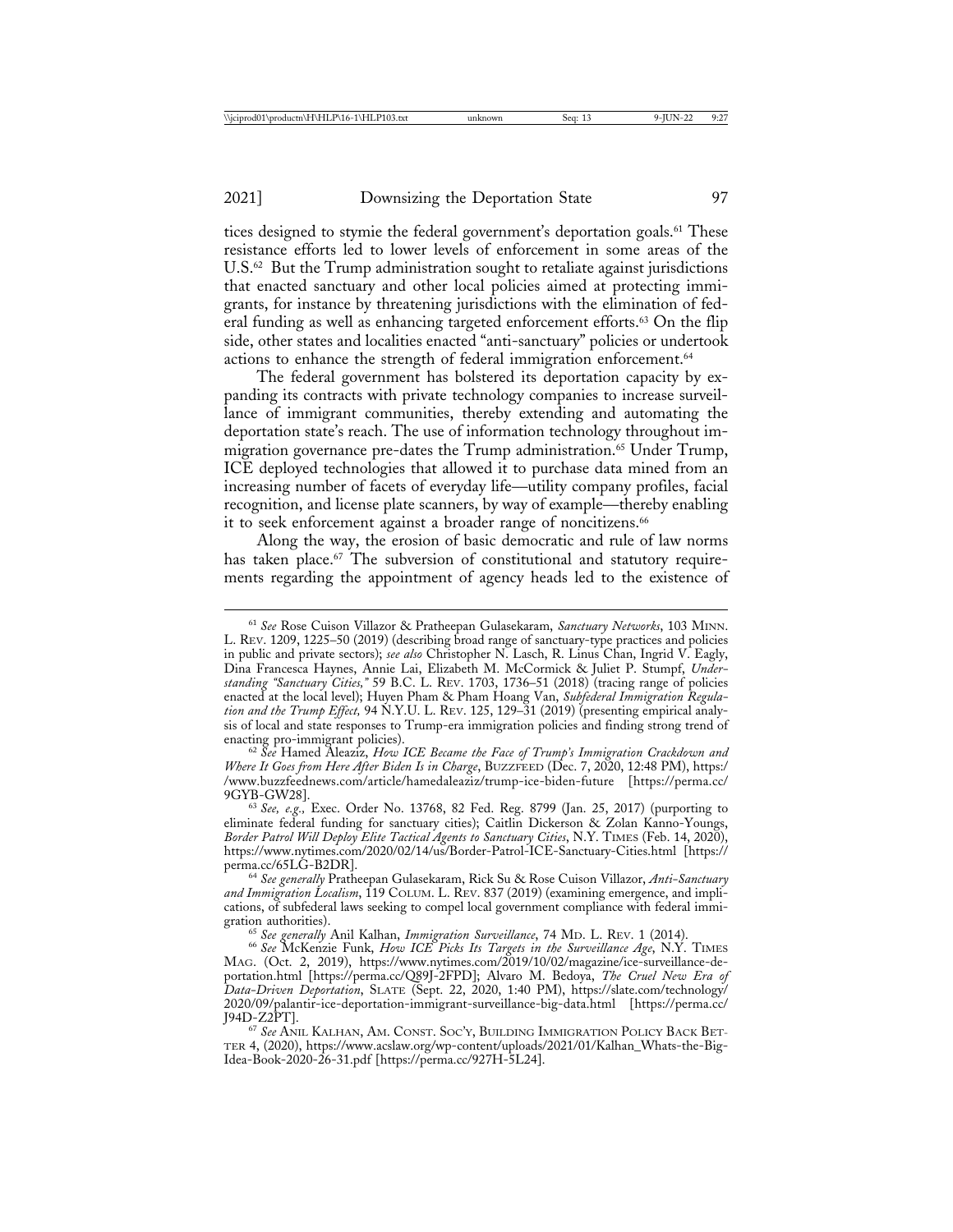strings of acting officials purporting to carry out the duties of agency leadership.68 In some cases, the courts intervened to invalidate policy actions taken by invalidly appointed agency heads,<sup>69</sup> highlighting the ways in which the legitimacy of agency leadership has been undermined by those appointments. Another area that has subverted rule of law norms involves the relationship between the executive and the courts. Immigration agencies under the Trump administration repeatedly defied the authority of the federal courts, for instance, by deporting people despite federal court orders staying deportation.70 As I have explored elsewhere, the executive's outright defiance of the judiciary in the deportation context is a byproduct of the legal framework, institutional design, and bureaucratic conditions that have empowered various components of the deportation state to disregard the rule of law and judicial authority.<sup>71</sup>

### II. QUESTIONING THE DEPORTATION STATE

Given the extent to which immigration policy was prioritized during the Trump era, it is both necessary—and consistent with Biden's campaign goals—for the Biden administration to distinguish itself from and reverse the actions of its predecessor. Still, the Biden administration should approach immigration not only in response to Trump, but also with attention to the impact of its practices and policies on successive administrations. While every Presidential election introduces opportunities for change, the executive's deportation power has an accumulating effect, such that as one administration consolidates power to detain and deport in the hands of the executive, that power transfers to the next administration. To that end, the Biden administration should seek to downsize the deportation state. This Part briefly discusses the policy and normative justifications for doing so, grounded in practical fairness, effectiveness, rule of law, and racial hierarchy.

The deportation bureaucracy has evolved into a regime that wields disproportionate levels of power over its subjects, and its operative realities raise extensive fairness concerns. Despite the courts' longstanding treatment of

<sup>68</sup> *See* U.S. GOV'T ACCOUNTABILITY OFF., B-331650, LEGALITY OF SERVICE OF ACT-ING SECRETARY OF HOMELAND SECURITY AND SERVICE OF SENIOR OFFICIAL PERFORM-ING THE DUTIES OF DEPUTY SECRETARY OF HOMELAND SECURITY (2020), https:// www.gao.gov/products/b-331650 [https://perma.cc/XX55-25LP]. <sup>69</sup> *See, e.g.,* Battalla Vidal v. Wolf, 501 F. Supp. 3d 117 (E.D.N.Y. 2020) (finding that

then-Acting Secretary of Homeland Security Chad Wolf had not been lawfully serving in role and on that basis invalidating Wolf memorandum seeking to suspend DACA pending DHS

<sup>&</sup>lt;sup>70</sup> See Jennifer Lee Koh, *Executive Defiance and the Deportation State*, 130 YALE L.J. 948, 966–82 (2021) (describing defiance by ICE officials responsible for executing deportations in violation of federal court orders, and by Board of Immigration Appeals for failure to follow

<sup>&</sup>lt;sup>71</sup> See generally id.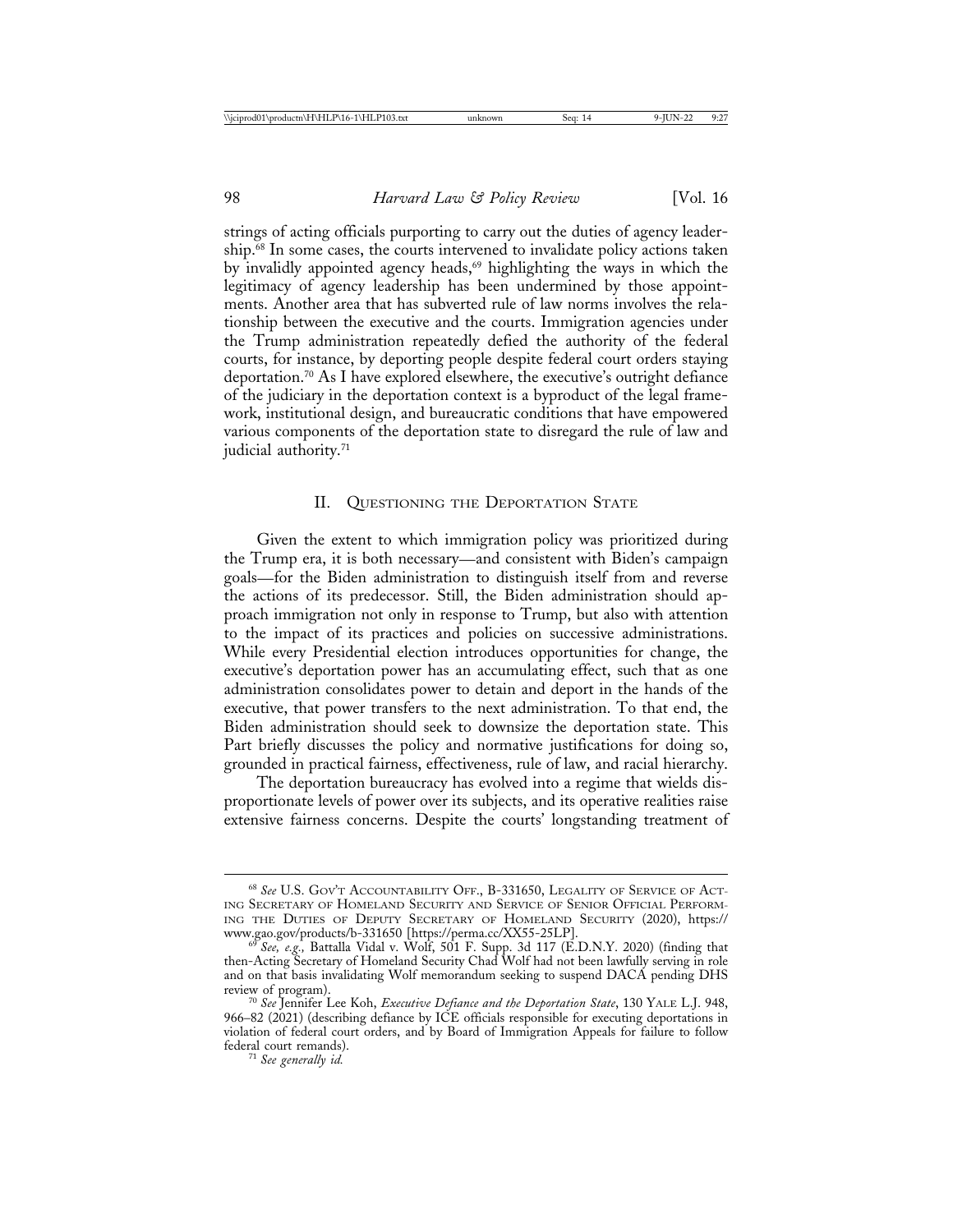deportation as a civil sanction that does not rise to the level of punishment,<sup>72</sup> treating deportation as the only consequence of an immigration law violation fails to reflect a basic level of proportionality justified under the law, as numerous scholars have argued.<sup>73</sup> The government's power to incarcerate people goes hand in hand with the deportation power, given that the statute authorizes ICE to detain anyone charged with possible removal, and deprives broad categories of noncitizens from bond hearings before immigration judges under the mandatory detention statutes.<sup>74</sup> Relatedly, the harms exacted by deportation—family separation, loss of community, loss of home—far outweigh its benefits. Indeed, Angélica Cházaro's normative critique of deportation's legitimacy contends that violence lies at the heart of deportation and practice, both with respect to the process itself (which involves the physical seizure and displacement of persons) and with respect to its consequences on the lives of people impacted by deportation.75

The system's reliance on incarceration, including private prisons, facilitates the exercise of state power and abuse over people in ICE's custody and adds a structural layer of unfairness to its impact on immigrant communities and individuals. As César Cuauhtémoc García Hernández's work calling for the abolition of immigration detention shows, an elaborate web of immigration detention centers ultimately dehumanizes immigrants; treats them as commodities to maximize the wealth of for-profit prisons, local officials and others; and operates through an intentional pattern of stigmatization and segregation of migrant bodies.<sup>76</sup> However, the harms of deportation and detention are not limited to the physical removal and caging of immigrant bodies. Moreover, Eisha Jain has detailed how deportation reflects only a portion of a far more extensive framework—"the tip of a much larger enforcement pyramid"––that enhances immigrant vulnerability in a host of everyday interactions (including but not limited to police and employers).<sup>77</sup>

<sup>72</sup> *See generally* Fong Yue Ting v. United States, 149 U.S. 698 (1893); *cf*. Padilla v. Kentucky, 559 U.S. 356, 364 (2010) (describing deportation as "an integral part—indeed, sometimes the most important part—of the penalty that may be imposed on noncitizen defendants who plead guilty to specified crimes").

<sup>&</sup>lt;sup>3</sup> See, e.g., Juliet Stumpf, *Fitting Punishment*, 66 WASH. & LEE L. REV. 1683, 1688–89 (2009); Michael J. Wishnie, *Immigration Law and the Proportionality Requirement*, 2 U.C. IRVINE L. REV. 415, 417–18 (2012); Angela M. Banks, *The Normative and Historical Cases for Proportional Deportation*, 62 EMORY L. J. 1243, 1245–48 (2013); Jason A. Cade, *Judging Immigration Equity: Deportation and Proportionality in the Supreme Court*, 50 U.C. DAVIS L. REV.

<sup>1029, 1035 (2017).</sup> <sup>74</sup> *See, e.g.*, 8 U.S.C. §1226(a) (authorizing detention "pending a decision on whether the alien is to be removed from the United States"); 8 U.S.C. §1266(c) (mandating detention for noncitizens with certain prior convictions).<br><sup>75</sup> See Angélica Cházaro, *The End of Deportation*, UCLA L. REV. (forthcoming 2021).<br><sup>76</sup> See César Cuauhtémoc García Hernández, *Abolishing Immigration Prisons*, 97 B.U. L.

Rev. 245, 249–51 (2017); *see also* César Cuauhtémoc García Hernandez, Migrating TO PRISON: AMERICA'S OBSESSION WITH LOCKING UP IMMIGRANTS (2019). <sup>77</sup> *See* Eisha Jain, *The Interior Structure of Immigration Enforcement*, 167 U. PA. L. REV.

<sup>1463, 1473 (2019).</sup>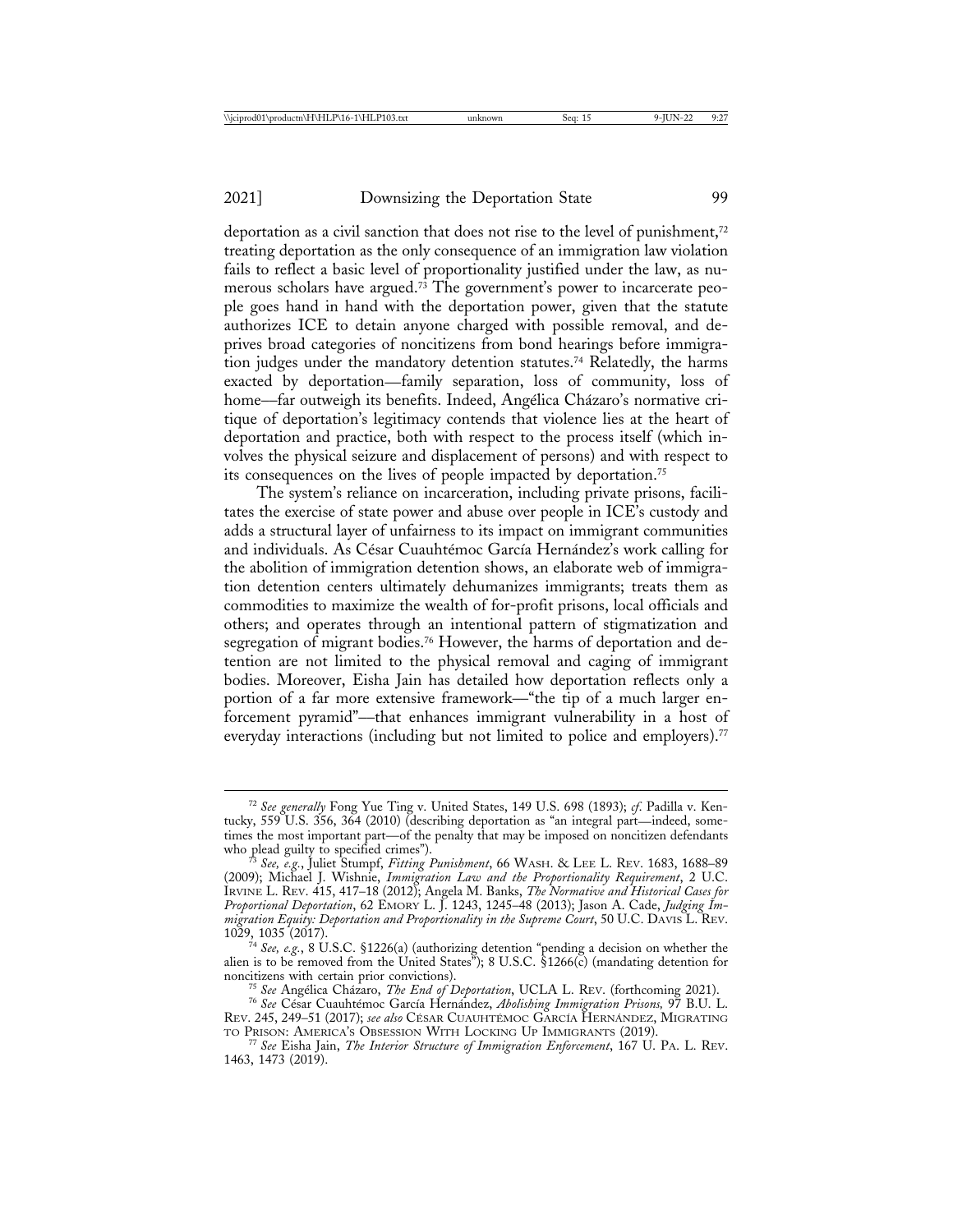Taking fairness considerations seriously leads to questioning whether ICE and CBP's core enforcement work––the work of detention and deportation––should continue in its present form. Rather than treat deportation as the default sanction, various scholars have expressed support for intermediate sanctions that fall short of deportation, such as penalties, fines, or waiting times.78 Along those lines, Peter Markowitz calls for "optimal enforcement scaling," which involves questioning current political commitments to ensuring an enforcement response to every violation.79 Regarding detention, various commentators have urged treating immigration detention as the exception, rather than the norm.<sup>80</sup>

Assuming that the tools of enforcement (here, detention and deportation) exist not only for the sake of enforcement (detaining and deporting), but for the purpose of encouraging compliance with the law, then the very effectiveness of the government's current enforcement approach is also questionable.81 As Professor Markowitz points out, despite the growth of ICE and CBP, rates of compliance with the immigration laws have not actually increased. Indeed, since the creation of those agencies, the total population of unauthorized immigrants has expanded by more than seventy percent.<sup>82</sup> Some may contend that growth in the undocumented population or unauthorized border crossings mean that the agencies ought to engage in more, not less, enforcement. But a reflexive insistence on more enforcement overlooks the alternative possibility of the government engaging its resources to

IMMIGRANTS 204 (2020) (asserting that discrete immigration enforcement reforms "are just placeholders until we can achieve the real goal: the abolition of immigration imprisonment"); Margo Schlanger, *The President and Immigration Law Series: The Urgent Need to Shrink Immigration Detention,* JUST SECURITY (Oct. 13, 2020), https://www.justsecurity.org/72821/thepresident-and-immigration-law-series-the-urgent-need-to-shrink-immigration-detention/ [https://perma.cc/SH5X-S6HM] (arguing in favor of "dramatically shrink[ing] immigration detention"). For an earlier discussion of detention abolition, see Anil Kalhan, *Rethinking Immigration Detention*, 110 COLUM. L. REV. SIDEBAR 42, 58 (2010) (suggesting "a more fundamental reconsideration of immigration control policies premised upon convergence with

<sup>81</sup> As Professor Markowitz puts it, "detentions and deportations are means, not ends," meaning that "[j]ust as the goal of criminal justice systems is to reduce crime rates, not to maximize incarceration, policymakers must judge the effectiveness of America's immigration enforcement system on the ultimate measure that matters: compliance with immigration law." Peter L. Markowitz, *A New Paradigm for Humane and Effective Enforcement*, CTR. FOR AM. PROGRESS (Nov. 30, 2020, 9:00 AM), https://www.americanprogress.org/issues/immigration/ reports/2020/11/30/493173/new-paradigm-humane-effective-immigration-enforcement/

<sup>82</sup> See Markowitz, *After ICE*, *supra* note 79, at 105.

<sup>78</sup> *See, e.g.,* Eagly, *supra* note 59, at 2024–27 (discussing immigration scholarship supporting intermediate sanctions other than deportation, citing to Adam Cox, Michael Wishnie,

<sup>&</sup>lt;sup>79</sup> Peter L. Markowitz, After ICE: A New Humane & Effective Immigration Enforcement *Paradigm*, 55 WAKE FOREST L. REV. 89, 133–36 (2020) [hereinafter Markowitz, *After ICE*]; *see also* Peter L. Markowitz, *Abolish ICE . . . and Then What?,* 129 YALE L.J. FORUM 130 (2019) [hereinafter Markowitz, *Abolish ICE*]. <sup>80</sup> *See, e.g.,* ALINA DAS, NO JUSTICE IN THE SHADOWS: HOW AMERICA CRIMINALIZES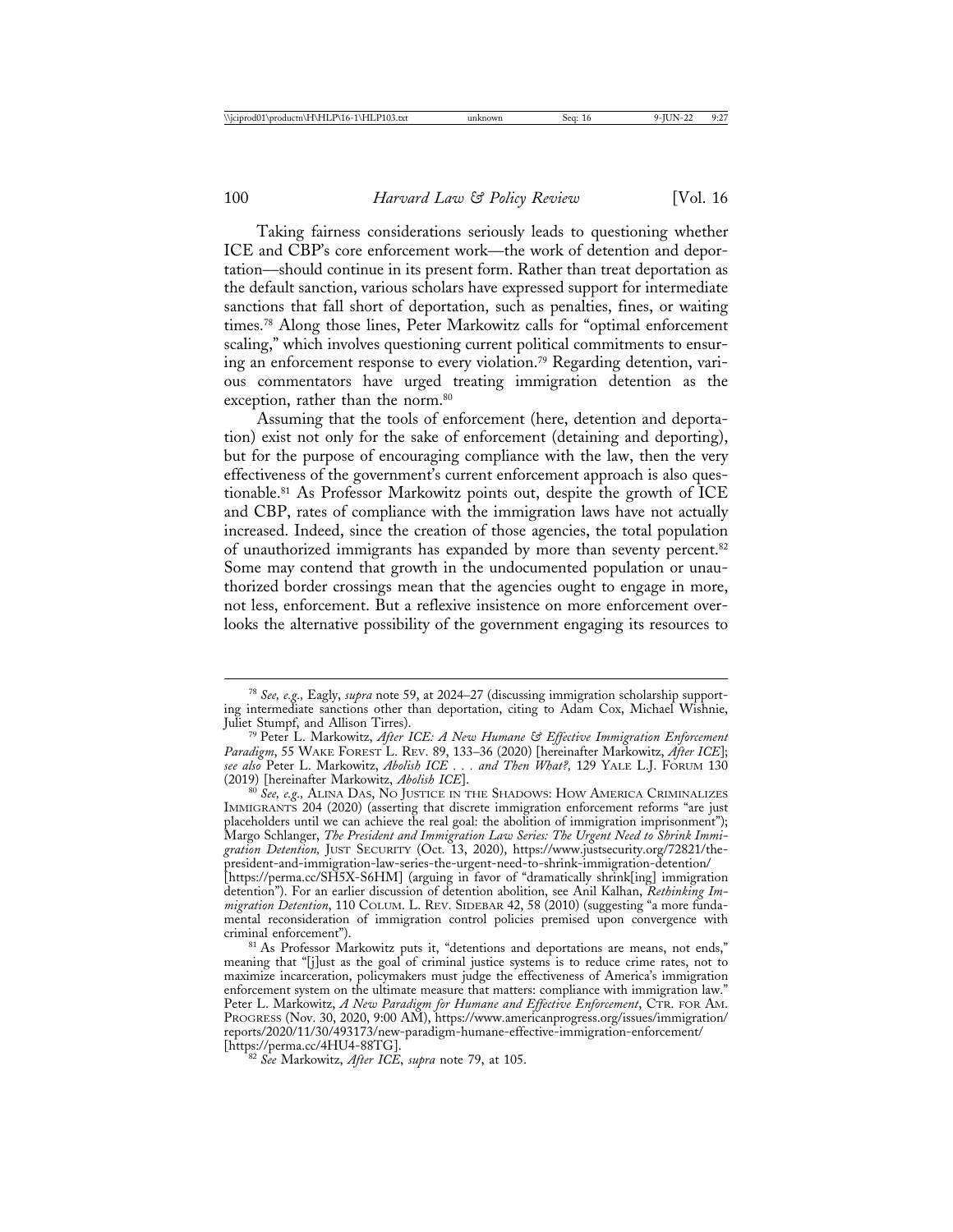facilitate compliance with the immigration laws.<sup>83</sup> Doing so would better meet the challenges of the immigration system and, as Amanda Frost has detailed, are consistent with cooperative enforcement efforts taking place in other areas of administrative law, such as occupational health, environmental, securities, and food and drug safety, in which federal agencies take steps to encourage regulated entities to comply with the law rather than resorting first to the most drastic sanctions available under the law.84

In addition to fairness and effectiveness concerns, ICE and CBP have developed strong reputations as rogue agencies, such that fueling their expansion raises serious rule of law and legitimacy concerns. Much public outcry has resulted from the abusive and coercive tactics employed by the deportation state. The agencies have also demonstrated a steady failure to follow their own rules, much less constitutional standards.<sup>85</sup> Trump promised to "take the shackles off" of immigration agents,<sup>86</sup> a policy choice that led to a radicalization of the front line—what Hiroshi Motomura describes as "rogue by design."87 In the case of CBP, border agents suffer from the highest rates of alleged misconduct than any other federal law enforcement agency, and various commentators have described its institutional culture as lawless and militarized.<sup>88</sup> The perceptions of illegitimacy associated with those agencies in turn weakens confidence in the government and rule of law in the United States, particularly amongst immigrants.<sup>89</sup>

The legal framework developed by the courts and Congress facilitates the tremendous power exercised by the deportation state's front line, which it exercises with little accountability. CBP and ICE agents have the power to issue removal orders directly against certain immigrants: individuals apprehended at or near the border (through expedited removal), those who re-

87 Hiroshi Motomura, *Arguing About Sanctuary*, 52 U.C. DAVIS L. REV. 435, 457 (2018).<br><sup>88</sup> See Garrett M. Graff, The Green Monster: How the Border Patrol Became America's Most

<sup>83</sup> *See also* Amanda Frost*, Cooperative Enforcement in Immigration Law,* 103 IOWA L. REV. 1, 3 (2017) (arguing for cooperative enforcement approaches, in which "government officials would proactively assist a subset of unauthorized immigrants come into compliance with the

law").<br><sup>84</sup> See Markowitz, *Abolish ICE*, *supra* note 79, at 137–38; Frost, *supra* note 83, at 3–4.<br><sup>85</sup> See Markowitz, *After ICE*, *supra* note 79, at 104 (observing that "ICE has also amassed

<sup>&</sup>lt;sup>86</sup> C-SPAN, White House Daily Briefing (Feb. 21, 2017), https://www.c-span.org/video/ ?424360-1/sean-spicer-briefs-reporters-white-house [https://perma.cc/87SC-6DLB] ("The President wanted to take the shackles off individuals in these agencies," referring to ICE and CBP); *see also* Nicholas Kulish, Caitlin Dickerson & Ron Nixon, *Immigration Agents Discover New Freedom to Deport Under Trump,* N.Y. TIMES (Feb. 25, 2017) (describing ICE officers as "newly emboldened, newly empowered and already getting to work" in contrast to restraints

*Out-of-Control Law Enforcement Agency*, POLITICO MAG. (Nov. 2014), https:// www.politico.com/magazine/story/2014/10/border-patrol-the-green-monster-112220 [https:/ /perma.cc/4VF5-4JUM]; Garrett M. Graff, *The Border Patrol Hits a Breaking Point*, POLITICO MAG. (July 15, 2019), https://www.politico.com/magazine/story/2019/07/15/border-patrol-

trump-administration-227357 [https://perma.cc/S9Z5-BHJ3]. <sup>89</sup> *See* Kari Hong, *10 Reasons Why Congress Should Defund ICE's Deportation Force*, 43 N.Y.U. REV. L. & SOC. CHANGE: HARBINGER 40, 41-42 (2019).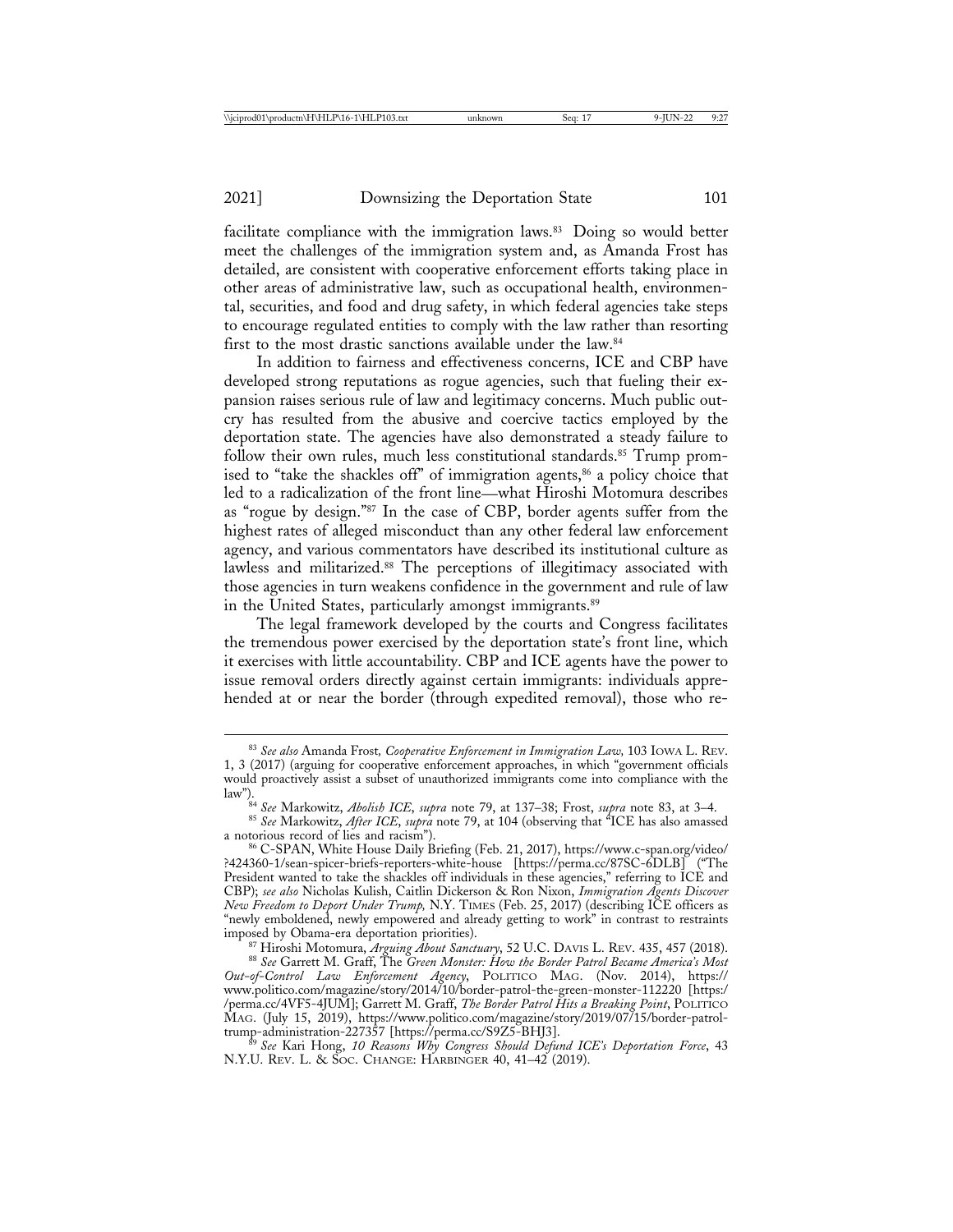entered after a prior removal (through reinstatement), and non-lawful permanent residents with aggravated felony convictions (through administrative removal).90 These orders constitute the vast majority of all removals issued by the federal government.91 ICE agents make decisions about who to arrest, who to process for removal, and who to detain. In certain respects, they exert control over the conditions of detention.<sup>92</sup> They communicate with noncitizens about the law and legal options. But in their work, they encounter few constraints, whether from federal courts, immigration judges, agency lawyers, or even professional rules of conduct.<sup>93</sup> Allegations of racism directly from the rank-and-file of the deportation agencies are extensive. Nonetheless, the Supreme Court has decreased ICE and CBP agent accountability, holding that monetary damages under *Bivens* are unavailable against CBP agents even in the case of shooting and death,<sup>94</sup> and insulating expedited removal from judicial review.95 Certainly, specific statutes that empower the front line, such as expedited removal, are ripe for attention.<sup>96</sup> But in the absence of deep revision from the courts and legislature, the case for diluting the size and scope of the front line is strong.

Finally, critiques of the present-day deportation state are inseparable from concerns about the perpetuation of racial insubordination. The overwhelming percentage of persons directly impacted by the deportation state are Latinx.<sup>97</sup> And Black immigrants, in particular, comprise a disproportionate number of immigrants facing deportation, reflecting an entrenchment of anti-blackness associated with the criminal legal system.98 The criminal grounds of deportation as well as the deportation state's long-standing reliance on various points of entry to the criminal legal system—law enforcement stops, arrests, and probation for instance—contribute to this state of

<sup>95</sup> See Koh, supra note 70, at 957–58 (discussing implications of judicial review over expedited removal in light of Supreme Court's decision in *DHS v. Thuraissigiam*, 140 S. Ct. 1959 (2020)). (2020)). <sup>96</sup> *See id.* <sup>97</sup> *See, e.g.*, Yolanda Vazquez, *Constructing Crimmigration: Latino Subordination in a "Post-*

<sup>&</sup>lt;sup>90</sup> See generally Koh, *supra* note 25 (describing use of procedures that enable front line officers to directly issue removal orders with minimal or no administrative and judicial review).

<sup>&</sup>lt;sup>91</sup> See id.<br><sup>92</sup> See Koh, *supra* note 70, at 961–62.<br><sup>93</sup> See, e.g., Jennifer Lee Koh, *Waiving Due Process (Goodbye): Stipulated Orders of Removal and the Crisis in Immigration Adjudication*, 91 N.C. L. REV. 475, 512–15 (2013) (describing informal communications, including scripts used by ICE officers, to encourage detained nonci-

<sup>&</sup>lt;sup>94</sup> See Hernandez v. Mesa, 140 S. Ct. 735, 739 (2020); see also Constitutional Remedies -*Bivens Actions* – *Search and Seizure* – *Hernandez v. Mesa*, 134 HARV. L. REV. 550, 550 ("*Hernandez* ultimately serves as another illustration of the Court's failure to hold rogue government

*Racial" World*, 76 OHIO ST. L. J. 599, 602–04 (2015). <sup>98</sup> *See* BLACK ALLIANCE FOR JUST IMMIGRATION & NYU IMMIGRANT RIGHTS CLINIC,

THE STATE OF BLACK IMMIGRANTS, PART II: BLACK IMMIGRANTS IN THE MASS CRIMINALIZATION SYSTEM, http://baji.org/wp-content/uploads/2020/03/sobi-fullreportjan22.pdf [https://perma.cc/AHN9-PJQH].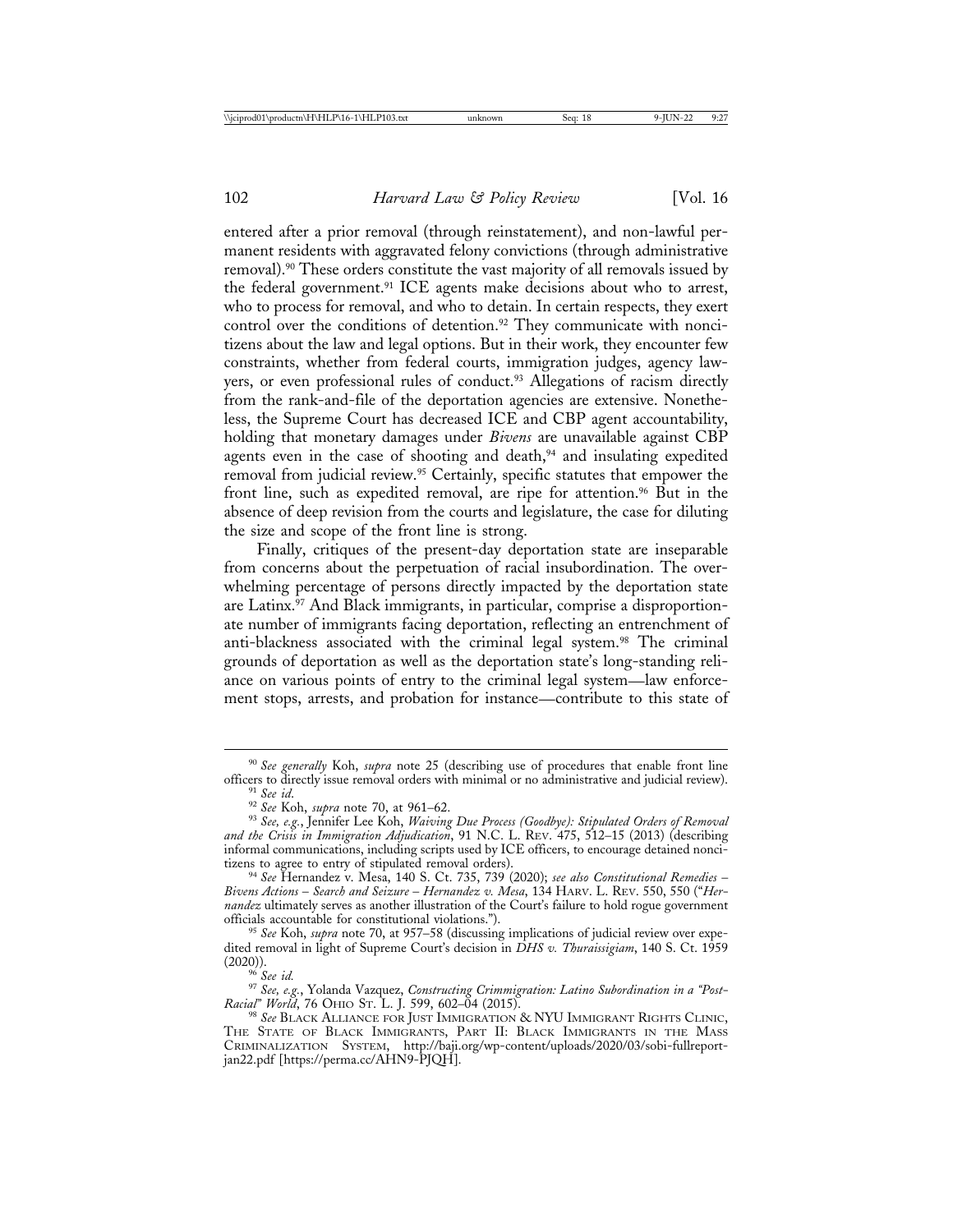affairs.99 Racial insubordination has been central to the deployment of immigration detention and deportation throughout history as well as in the modern era.100 Increasingly, the immigrants' rights movement has linked its vision for change with grassroots calls for racial justice and criminal law reform, which includes calls to reduce the government's power to detain and deport.101

### III. LONG-TERM SHIFTS FOR THE FUTURE

In this Part, I identify three core areas that might facilitate a downsizing of the deportation state. The discussion focuses on agency resources, management, and internal and external relationships. By restructuring the immigration bureaucracy to lessen the focus on detention and deportation, the agencies might be better positioned to engage in compliance-oriented, humanitarian work necessitated by migration realities and challenges.

## *A. Funding*

Calls to defund ICE and CBP have increasingly moved to the forefront of the immigrants' rights movement, and for good reason. Movement-based proposals for defunding are typically linked to long-term goals of abolishing the agencies altogether; however, even with abolition unlikely to take place in the near future, a deeper consideration of the degree of funding allocated to deportation is in order. The growth of Congressional funding for immigration enforcement through budgetary allocations for ICE and CBP over roughly the past two decades has been extraordinary.<sup>102</sup> Every year, DHS has justified its funding proposals to Congress by emphasizing the need to protect the country and maintain public safety (including from threats from unidentified "enemies").103 Although DHS is comprised of twenty-nine different agencies, ICE and CBP alone received nearly thirty percent of DHS's budget allocation in fiscal year 2020.104 As discussed in Part I, the accumulation of funding for ICE and CBP took place over time, and back-

<sup>99</sup> *See* Alina Das, *Inclusive Immigrant Justice: Racial Animus and the Origins of Crime-Based Deportation*, 52 U.C. DAVIS L. REV. 171, 173 (2018); Eisha Jain, *Arrests as Regulation*, 67

<sup>&</sup>lt;sup>100</sup> See García Hernández, *supra* note 76, at 247–48.<br><sup>101</sup> See generally Kevin R. Johnson, *Bringing Racial Justice to Immigration Law*, 116 Nw. U. L. REV. ONLINE 1 (2021) (arguing for recognition "that the movement for justice for noncitizens of color shares important commonalities with the goals of the Black Lives Matter

<sup>&</sup>lt;sup>102</sup> *See generally* Am. IMMIGR. COUNCIL, *supra* note 16. <sup>103</sup> *See U.S. IMMIGR. & CUSTOMS ENF'T, FY 2019 BUDGET IN BRIEF 1 (2019), https://* www.dhs.gov/sites/default/files/publications/DHS%20BIB%202019.pdf [https://perma.cc/ YCA8-QPVY] ("Our great Nation has always been shielded from threats by distance and by two oceans, but we can no longer have confidence in that protection; threats exist both outside and inside our borders. Our enemies are adapting rapidly and plotting against us at an alarm-<br>ing rate.").

<sup>&</sup>lt;sup>104</sup> See Chishti & Bolter, *supra* note 15.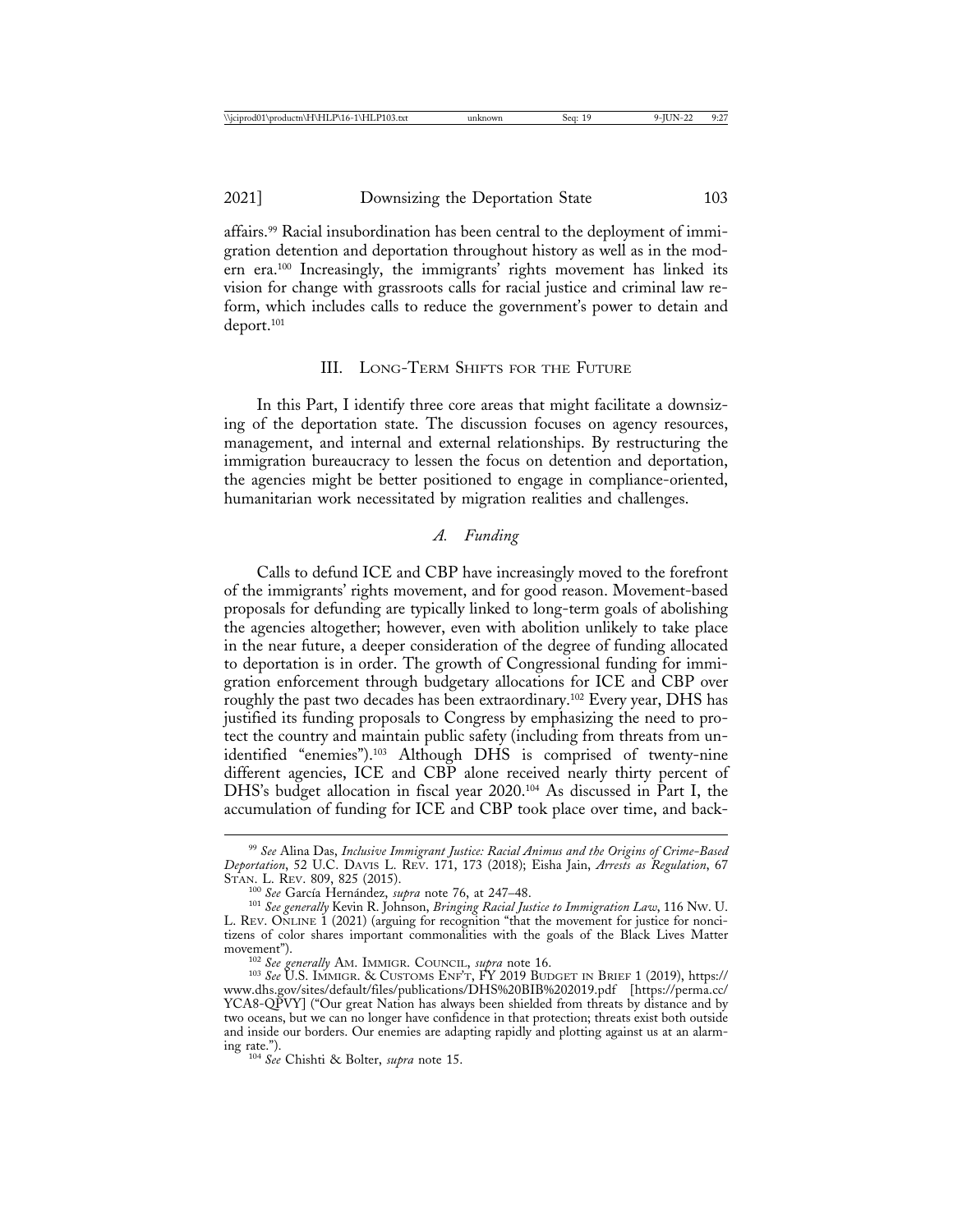ward-looking assessments of those agencies show funding increases steadily taking place.<sup>105</sup> The most significant expenses appear to be operational expenses and officer salaries, the latter fueled by expansions in hiring at the front line agent level.106

Congress has periodically chosen to hinge funding on specific purposes and outcomes, at times at devastating human cost. Under the bed funding mandate in place from 2010 to 2017, for instance, Congress made DHS's funding contingent upon ICE maintaining a certain number of detention beds per day (initially set at 33,400), which fueled a rise in the incarceration of individuals.107 Even where funding increases appear designed to meet humanitarian challenges, mismanagement has resulted, thereby leading to a concern that the deportation state is ill-equipped to justify the simultaneous acquisition of resources for humanitarian goals while maintaining an agency culture that is overwhelmingly focused on enforcement. In 2019, for instance, Congress allocated funds to CBP for families and children at the border, but government reports a year later revealed that the agency had misspent the funds on dirt bikes, canine supplies, and surveillance systems.108

One might posit that funding allocations are a byproduct of the broader immigration law framework in place, such that substantive reforms will naturally lead to a gradual defunding of the immigration enforcement agencies. To some extent, this may be true—but not entirely. If large-scale legalization takes place, then significant numbers of persons otherwise subject to enforcement action would indeed become eligible to gain status. With fewer people subject to enforcement, then the justification for deportation and detention may diminish. But the experience of the Obama administration suggests that exempting a subset of the immigrant population from the prospect of deportation will not necessarily temper the deportation state.109 In large part, this was the result of the Obama administration's hesitation towards questioning the legitimacy of deportation and detention altogether and its

<sup>105</sup> *See id.* (noting a nearly tripling of ICE and CBP budget since the founding of DHS in

<sup>2002).</sup> <sup>106</sup> *See* Daniel Bush, *The Challenges Biden Will Face on Immigration Reform*, PBS NEWS HOUR (Dec. 2, 2020, 5:00 PM), https://www.pbs.org/newshour/nation/the-challenges-bidenwill-face-on-immigration-reform [https://perma.cc/9BMB-S3LX] (reporting that in FY 2020, 85 percent of CBP's "14.9 billion pot of discretionary spending went to salaries and expenses," and that "nearly all of [ICE]'s \$8 billion discretionary spending in fiscal year 2020 went to staff salaries and other expenses associated with running the agency"); *see also* Chishti & Bolter, *supra* note 16 (noting that CBP, with a total staff of more than 60,000, boasts 44,000 "armed, sworn law enforcement officers"—the largest number of all federal agents, and

that "ICE's workforce of more than 20,000 includes 13,300 law enforcement officers."). <sup>107</sup> *See* Anita Sinha, *Arbitrary Detention? The Immigration Detention Bed Quota*, 12 DUKE J. CONST'L. L. & PUB. POL'Y 77, 86–88 (2017) (describing origins of detention bed quota). <sup>108</sup> *See* David Welna, *Government Watchdog Says Aid for Migrants Misspent by Border*

*Agency*, NAT'L PUB. RADIO (July 15, 2020, 8:30 PM), https://www.npr.org/2020/07/15/ 891636652/government-watchdog-says-aid-for-migrants-misspent-by-border-agency [https://

<sup>&</sup>lt;sup>109</sup> See Marisa Franco & Carlos Garcia, *The Deportation Machine Obama Built for President Trump*, THE NATION (June 27, 2016), https://www.thenation.com/article/archive/the-deportation-machine-obama-built-for-president-trump/ [https://perma.cc/RL5G-F69E] (describing growth in immigration enforcement funding under Obama).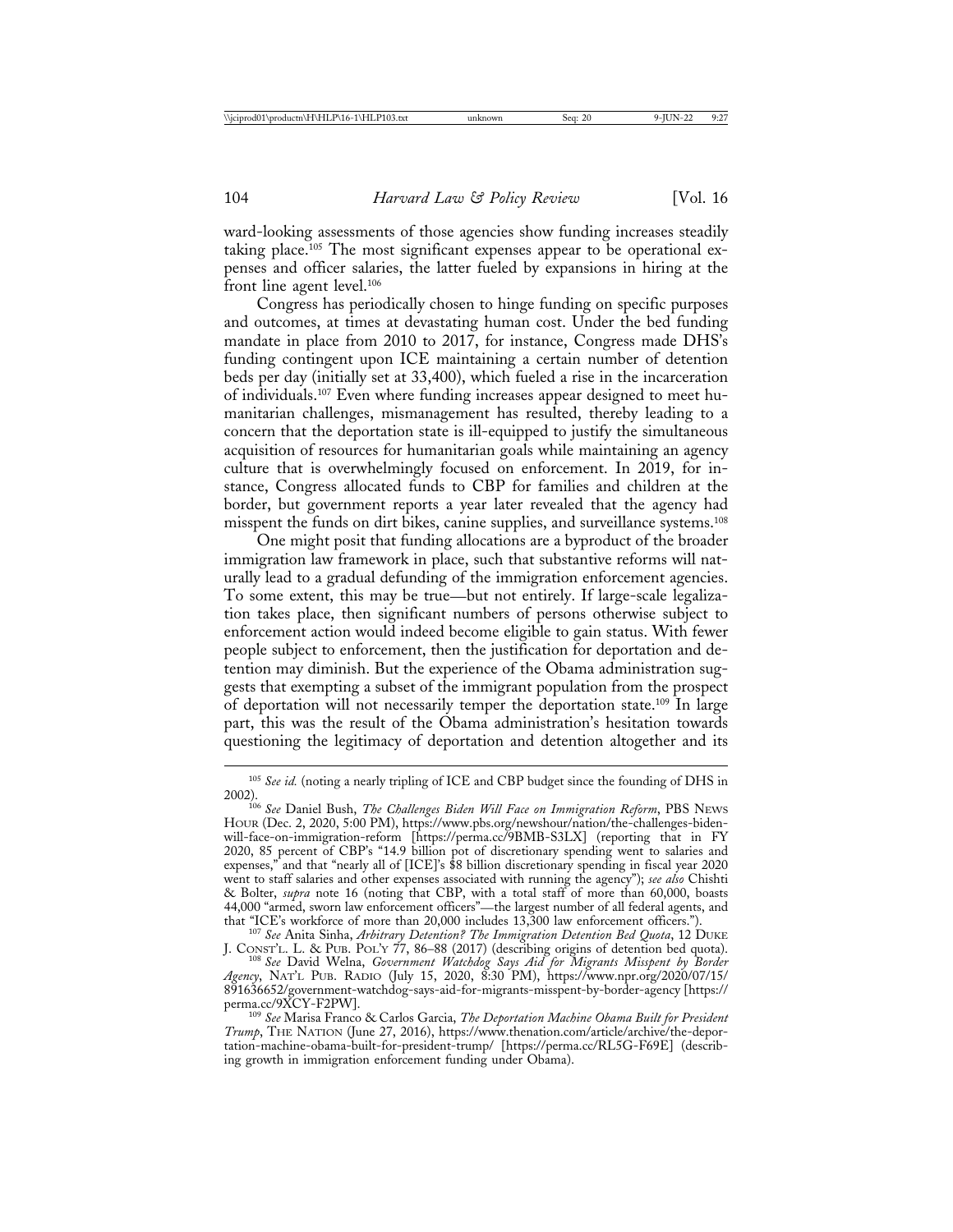justification that enforcement priorities enabled it to focus on persons with serious criminal records, exemplified by the "families, not felons" logic.<sup>110</sup> And as Professor Chazaro has argued, efforts that focus primarily on legalization for some suffer from the problem of exacerbating the conditions of illegality for others.111 For those who may not qualify for legalization due to encounters with the criminal legal system or because they otherwise lack the qualities deemed necessary for such relief, the dangers associated with the deportation state continue.112

Thus, even in the event that immigration reform legislation takes place in the early years of the Biden Presidency, funding decisions nonetheless warrant close interrogation. The process of setting an agency's budget is an opaque process to much of the public, and involves Congress, the President, and the agencies. Congress possesses the classic power of the purse over agency funding.113 Congressional committees evaluate agency funding proposals and must approve final agency budgets through annual appropriations bills.114 However, negotiations over a particular budget begin long before the President submits it to Congress for committee hearings and voting. The Office of Management and Budget (OMB) is a central player in receiving budget proposals from administrative agencies across the federal government; those agencies must justify their funding requests in detailed reports. The President can inject the administration's policy preferences during the OMB review process.115 The President can, for instance, work through the appropriations process to redesignate funding streams devoted to immigration detention to other purposes—a maneuver that may have particular impact on private prisons, whose contracts depend on the existence of Congressional funding.116

Funding considerations may also affect the capacity of the immigration bureaucracy to bring people into compliance with the law. Currently, the benefits-adjudicating agency USCIS is almost entirely self-funded through application fees and does not require congressional approval through the an-

<sup>&</sup>lt;sup>110</sup> *See supra* discussion accompanying note 42.<br><sup>111</sup> *See* Angelica Chazaro, *Beyond Respectability: Dismantling the Harms of "Illegality",* 52<br>HARV. J. LEGIS. 355, 357 (2015).

<sup>&</sup>lt;sup>112</sup> Indeed, the first summary of the Biden immigration legislation made clear that lawful permanent residence would be contingent on passing "criminal and national security background checks." See Fact Sheet, supra note 10.<br>
<sup>113</sup> See Kate Stith, *Congress' Power of the Purse*, 97 YALE L.J. 1343, 1343 (1988).<br>
<sup>114</sup> See Cincinnati Soap Co. v. United States, 301 U.S. 308, 321 (1937) ("[N]o money c

be paid out of the Treasury unless it has been appropriated by an act of Congress."). <sup>115</sup> *See* Eloise Pasachoff, *The President's Budget as a Source of Agency Policy Control,* <sup>125</sup>

YALE L.J. 2182, 2187–92 (2016) (describing role of Resource Management Offices at OMB and opportunities for Presidential influence over budget approval process).<br><sup>116</sup> See César Cuauhtémoc García Hernández, *Biden's Migration Policy Options*, BORDER

CRIMINOLOGIES BLOG (Jan. 11, 2021), https://www.law.ox.ac.uk/research-subject-groups/ centre-criminology/centreborder-criminologies/blog/2021/01/bidens-migration [https:// perma.cc/DGL5-AGUU].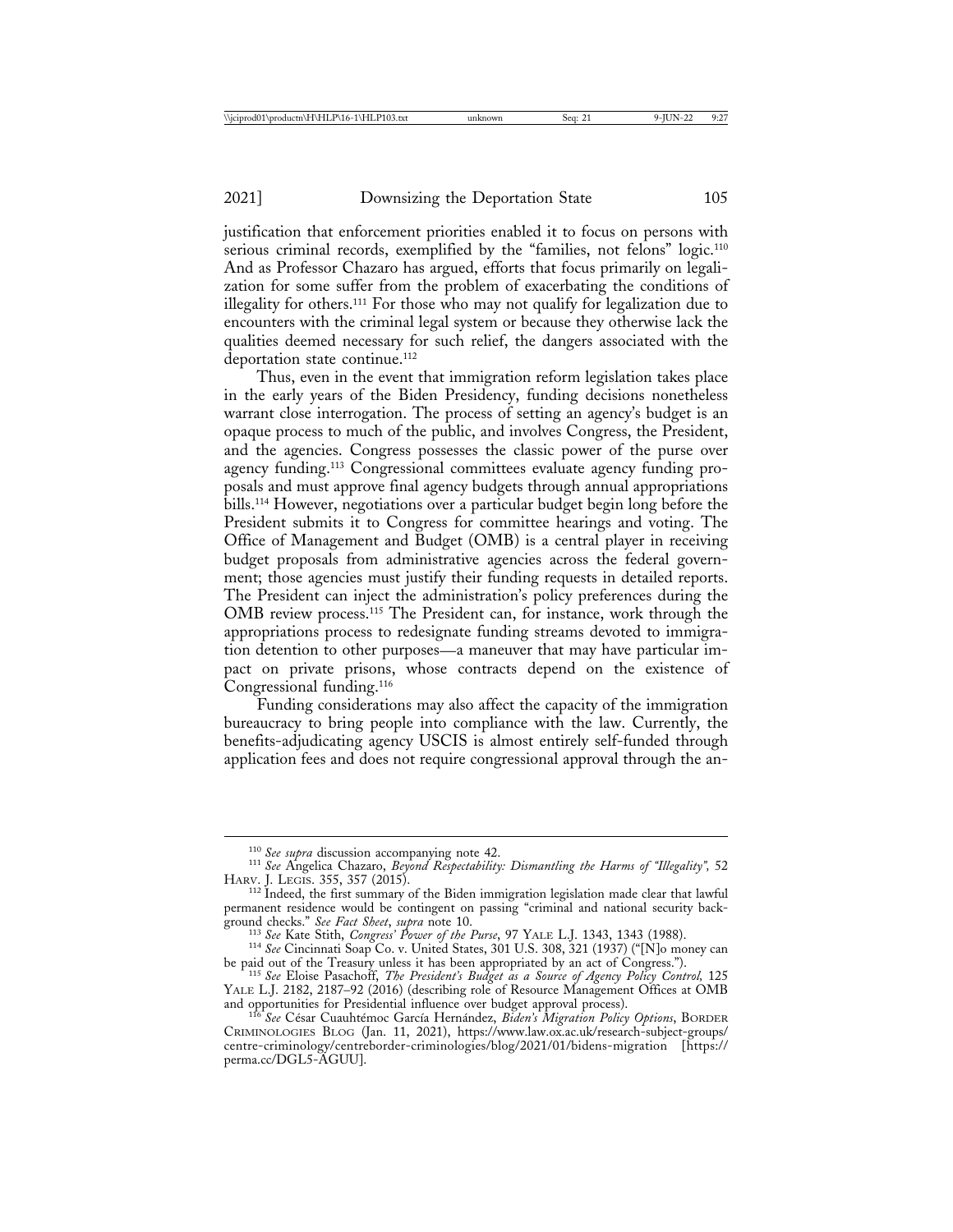nual budgeting process.117 But Congress could appropriate additional funds to USCIS in order to increase its capacity, particularly for benefits applications that are not driven by fees (such as asylum applications), or to increase its receptivity to granting fee waivers in an effort to reduce financial barriers to immigration law compliance.118 Increases to USCIS's funding capacity also require strong management of the agency's priorities, which are discussed in the next section.

The implementation details of how major changes in funding allocations could take place, while beyond the scope of this Article, might occupy future scholars. Although legal scholars have widely recognized the astronomical funding expansions for immigration enforcement that have occurred over time, legal scholarship that directly interrogates the federal agency funding process in the immigration enforcement context is strikingly minimal.119 The case for shifting the historical trajectory of increased funding for immigration enforcement is strong. How such a shift is achieved, as a matter of politics and law, is a question that warrants sustained attention into the future.

### *B. Agency Staffing and Management*

A second area of potential focus is the staffing, management, and supervision of the deportation state itself. The executive branch is far from monolithic. Administrative law scholars have vigorously explored the dynamics associated with the operation of politically appointed agency leaders working alongside career civil servants.120 Under some accounts, civil servants have been characterized as a check on agency heads, reflecting greater political neutrality, more expertise and fidelity to an agency's mission.<sup>121</sup> While political appointees come and go, the underlying culture, mission, and values

<sup>117</sup> *See* 6 U.S.C. § 296(c); WILLIAM A. KANDEL, CONG. RESEARCH SERV., R44038, U.S. CITIZENSHIP AND IMMIGRATION SERVICES (USCIS) FUNCTIONS AND FUNDING (May

<sup>15, 2015).</sup> <sup>118</sup> *See* Jens Hainmueller et al., *A Randomized Controlled Design Reveals Barriers to Citizenship for Low-Income Immigrants*, PROC. NAT'L ACAD. SCIS. 939, 944 (2018) (finding that lowering the fees associated with naturalization applications would increase naturalization rates

<sup>&</sup>lt;sup>119</sup> Legal scholarship has addressed discrete questions related to funding, often prompted by specific political disputes, for instance around whether the federal government has the authority to restrict federal funding to sanctuary jurisdictions or the implications of President Trump's demands for border wall funding. *See, e.g.,* Margulies, *supra* note 9; Raymond H. Brescia, *The Shifting Frontiers of Standing: How Litigation Over Border Wall Funding is Exposing Standing's Current Doctrinal Fault Lines,* 68 UCLA L. REV. DISCOURSE 80 (2020). Gillian Metzger has commented upon the general marginalization of the agency funding and appropriations process in public law doctrine, and thoughtfully explored "the implications of taking appropriations seriously" in doctrinal analysis. Gillian E. Metger, *Taking Appropriations Seriously*, 121 COLUM. L. REV. 1075, 1080–83 (2021). <sup>120</sup> *See, e.g.*, Jon D. Michaels, *An Enduring, Evolving Separation of Powers*, 115 COLUM. L.

REV. 515, 530–50 (2015) (describing agency heads, civil servants and civil society as reflecting<br>separation of powers dynamics and principles within administrative agencies).

<sup>&</sup>lt;sup>121</sup> See id. at 540–41 (discussing civil servants as an "institutional counterweight" to agency heads); *see also* Neal Kumar Katyal, *Internal Separation of Powers: Checking Today's Most Dan-*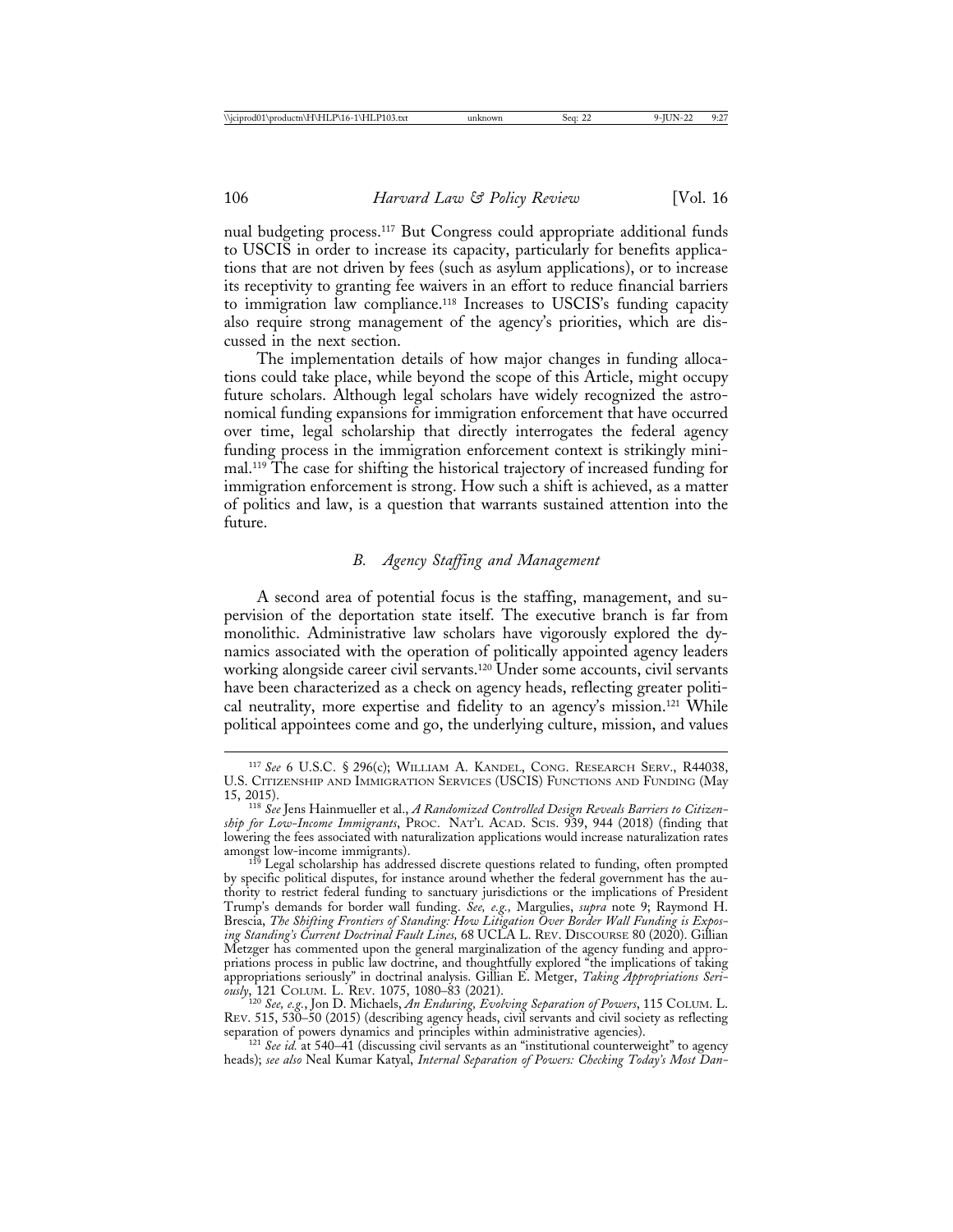are shaped in large part by civil servants and front line agents.122 The task of supervising the existing deportation state rests largely with the President and executive branch leadership.123

In the immigration enforcement context, however, as discussed in Part II, the civil servants and frontline agents powering the deportation state have suffered from unusual levels of politicization and at times shown contempt for the rule of law.124 The cultures of ICE and CBP, for instance, have long demonstrated pro-deportation cultures that fail to account for the service and humanitarian elements of the immigration laws, particularly amongst the front line officers tasked with conducting investigations, arrests, and managing the detention and deportation process.125 According to Shalini Bhargava Ray, the lack of enforcement priorities under Trump amounted to an abdication of the President's constitutional duty to faithfully execute the laws as a result of his failure to supervise the bureaucracy.<sup>126</sup>

The influence of the ICE and CBP unions in particular merit closer scrutiny. During the Obama era, the ICE officers' union spearheaded (ultimately unsuccessful) litigation in response to DACA, leading to the decision to centralize discretion over DACA in USCIS.127 The agency front line's commitment to prioritizing deportation found a warm welcome, however, in President Trump, who the enforcement unions endorsed during his campaign.128 The role of the ICE and CBP unions in shaping agency culture and policy surfaced again in the last days of the Trump administration, upon news brought to light by a government whistleblower that the Administration had entered into agreements that would have required the Biden administration to receive union approval before changing enforcement policy.129

<sup>122</sup> See Michaels, *supra* note 120, at 541–47.<br><sup>123</sup> See Shalini Bhargava Ray, *Abdication Through Enforcement*, 96 IND. L. J. (forthcoming 2021) (manuscript at 9), https://papers.ssrn.com/sol3/papers.cfm?abstract\_id=3573110 [https:/ /perma.cc/P8G7-XE3V] ("[O]n most leading theories of the presidency, the President has, at a minimum, a duty to oversee the bureaucracy"); *see also* Elena Kagan, *Presidential Administration*, 114 HARV. L. REV. 2245, 2246 (2001) (exploring the impact of presidential administrations on agency functioning).

tions on agency functioning). <sup>124</sup> *See supra* discussion at notes 85–89. <sup>125</sup> *See* Koh, *supra* note 70; Robert Knowles & Geoffrey Heeren, *Zealous Administration: The Deportation Bureaucracy*, 72 RUTGERS U. L. REV. 749, 753–55 (2020); Nina Rabin, *Victims or Criminals? Discretion, Sorting and Bureaucratic Culture in the U.S. Immigration System*,

<sup>126</sup> See Ray, supra note 123.<br><sup>127</sup> See Kagan, *supra* note 41, at 684–92.<br><sup>128</sup> See Ryan Devereaux, An Unchecked Union, THE INTERCEPT (Dec. 27, 2020, 8:00 AM), https://theintercept.com/2020/12/27/border-patrol-trump-biden-politics/ [https://perma.cc/ 3FQR-YF5F] (observing that CBP union's endorsement of Trump was first endorsement of a presidential campaign in union's history); Kim Kelly, *Abolish ICE's Union*, NEW REPUBLIC (Sept. 2, 2019), https://newrepublic.com/article/154915/abolish-ice-immigration-customs-enforcement-union [https://perma.cc/5SSY-ZCYN]. <sup>129</sup> *See* Zolan Kanno-Youngs & Charlie Savage, *Trump Official's Last-Day Deal with ICE*

*Union Ties Biden's Hands*, N.Y. TIMES (Feb. 1, 2020), https://www.nytimes.com/2021/02/01/ us/politics/cuccinelli-biden-ice.html [https://perma.cc/DAE8-5YH6].

*gerous Branch from Within,* 115 YALE L.J. 2314 (2006); Gillian E. Metzger, *The Interdependent*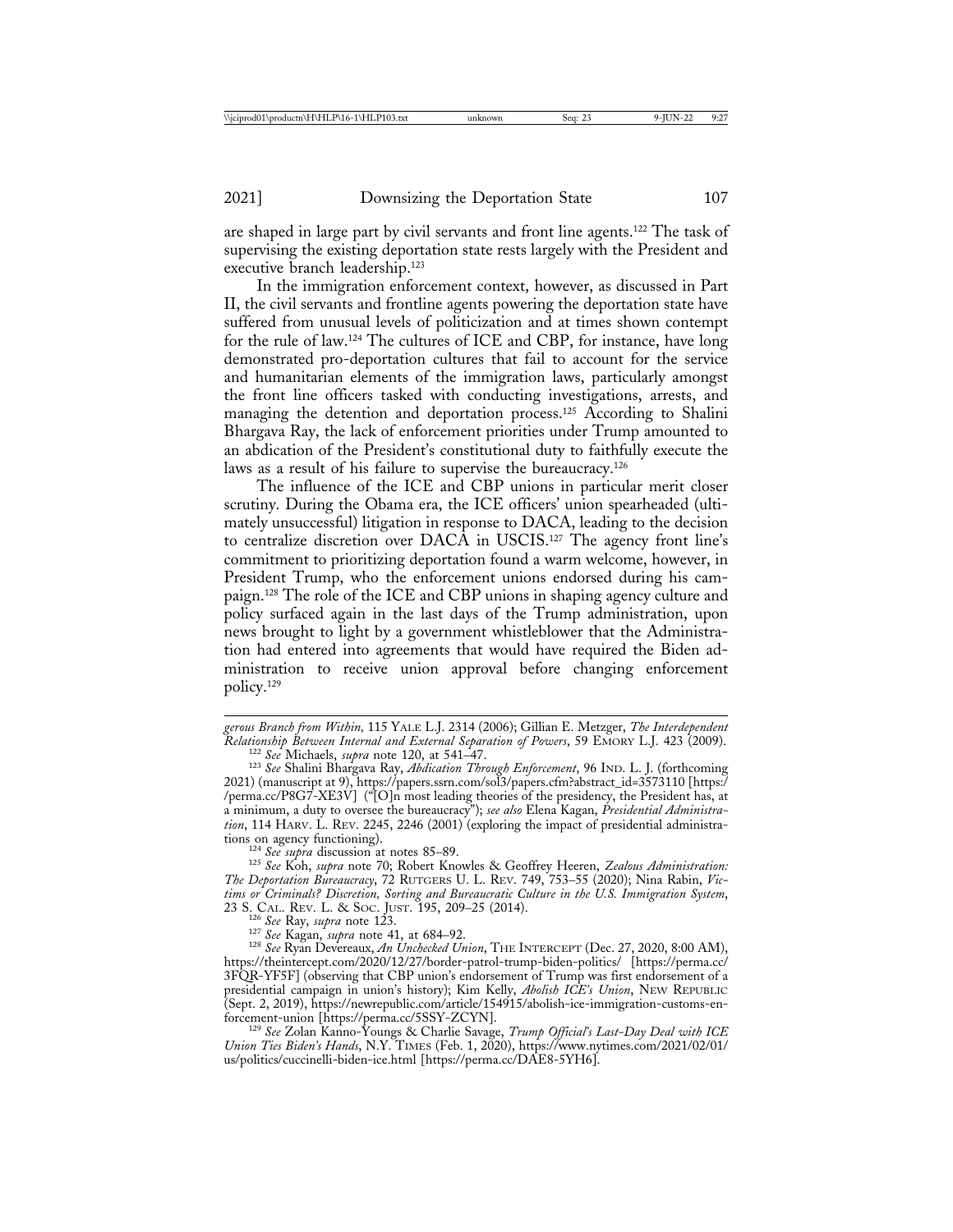The staffing, supervision and management of immigration judges (IJs) also play a meaningful role in the system. The hiring of IJs—already affected by a history of politicization, particularly during the Bush era130—intensified during the Trump administration. Record numbers of new IJs were hired, while dozens resigned or retired—some while issuing public statements indicating that their resignations were in direct protest to policies like family separation and IJ case quotas.<sup>131</sup> The American Bar Association expressed concern about the lack of sufficient vetting during the evaluation process for IJs.132 At the agency appellate level, many Trump-appointed members of the BIA were IJs with astoundingly high asylum denial rates.133 And the IJ union—which issued vocal criticisms of the former Administration's policies impacting the immigration courts—was de-certified towards the end of 2020, during the last months of the Trump administration, in what appeared to have been an act of retaliation against the organization.134

Changing agency culture is a long-term project that involves many areas of agency management. While it may be tempting to view the process of addressing agency culture as a form of bureaucratic administration, as opposed to law,135 the question of how supervision of the front line takes place comprises a part of what Gillian Metzger and Kevin Stack have characterized as "internal administrative law." According to Metzger and Stack, those "core internal features of agencies—such as management structures, guidance, planning and coordination, civil service, professionalism, and the like"

house-policies [https://perma.cc/UH7L-WSZM]. <sup>132</sup> *See* Reade Levinson, Kristina Cooke & Mica Rosenberg, *Special Report: How Trump Administration Left Indelible Mark on U.S. Immigration Courts,* REUTERS (Mar. 8, 2021, 7:06 AM), https://www.reuters.com/article/us-usa-immigration-trump-court-special-r/special-report-how-trump-administration-left-indelible-mark-on-u-s-immigration-courts-

133 See Felipe de la Hoy, *The Shadow Court Cementing Trump's Immigration Policy*, NA-TION (June 30, 2020), https://www.thenation.com/article/society/trump-immigration-bia/ [https://perma.cc/6UM7-GW62] (describing appointment of immigration judges with extremely high asylum denial rates to BIA, including "one judge who threatened to unleash a dog on a 2-year-old boy during a hearing"). <sup>134</sup> *See* Joe Davidson, *In a Rare Move, Trump Appointees Bust Union, Hit Federal Immigra-*

*tion Judges*, WASH. POST (Nov. 6, 2020, 6:00AM), https://www.washingtonpost.com/politics/ trump-union-bust-immigration-judges/2020/11/05/f4dbee26-1f86-11eb-9ec3-3a81e 23c4b5e\_story.html [https://perma.cc/U2EY-R62L] (describing action by Federal Labor Relations Authority to decertify National Association of Immigration Judges).

lations Authority to decertify National Association of Immigration Judges). <sup>135</sup> *See* Gillian E. Metzger & Kevin M. Stack, *Internal Administrative Law*, 115 MICH. L. REV. 1239, 1244 (2017) (observing and critiquing that "key features of internal administration—internal policies, procedures, practices, oversight mechanisms, and the like—are rarely viewed as part of administrative *law*").

<sup>130</sup> *See* U.S. DEP'T OF JUSTICE, AN INVESTIGATION OF ALLEGATIONS OF POLITICIZED HIRING BY MONICA GOODLING AND OTHER STAFF IN THE OFFICE OF THE ATTORNEY GENERAL (2008), https://oig.justice.gov/sites/default/files/legacy/special/s0807/final.pdf [https://perma.cc/G3BH-EL5N]. <sup>131</sup> *See, e.g*., Ilyce Shugall, *Why I Resigned as an Immigration Judge*, L.A. TIMES (Aug. 4,

<sup>2019, 4:00</sup> AM), https://www.latimes.com/opinion/story/2019-08-03/immigration-courtjudge-asylum-trump-policies [https://perma.cc/9GZR-S6NT]; *Why Immigration Judges Opt to Leave Over Trump Policies,* NAT'L PUB. RADIO, (Feb. 10, 2020, 5:08 AM), https:// www.npr.org/2020/02/10/804408028/why-immigration-judges-opt-to-leave-over-white-<br>house-policies [https://perma.cc/UH7L-WSZM].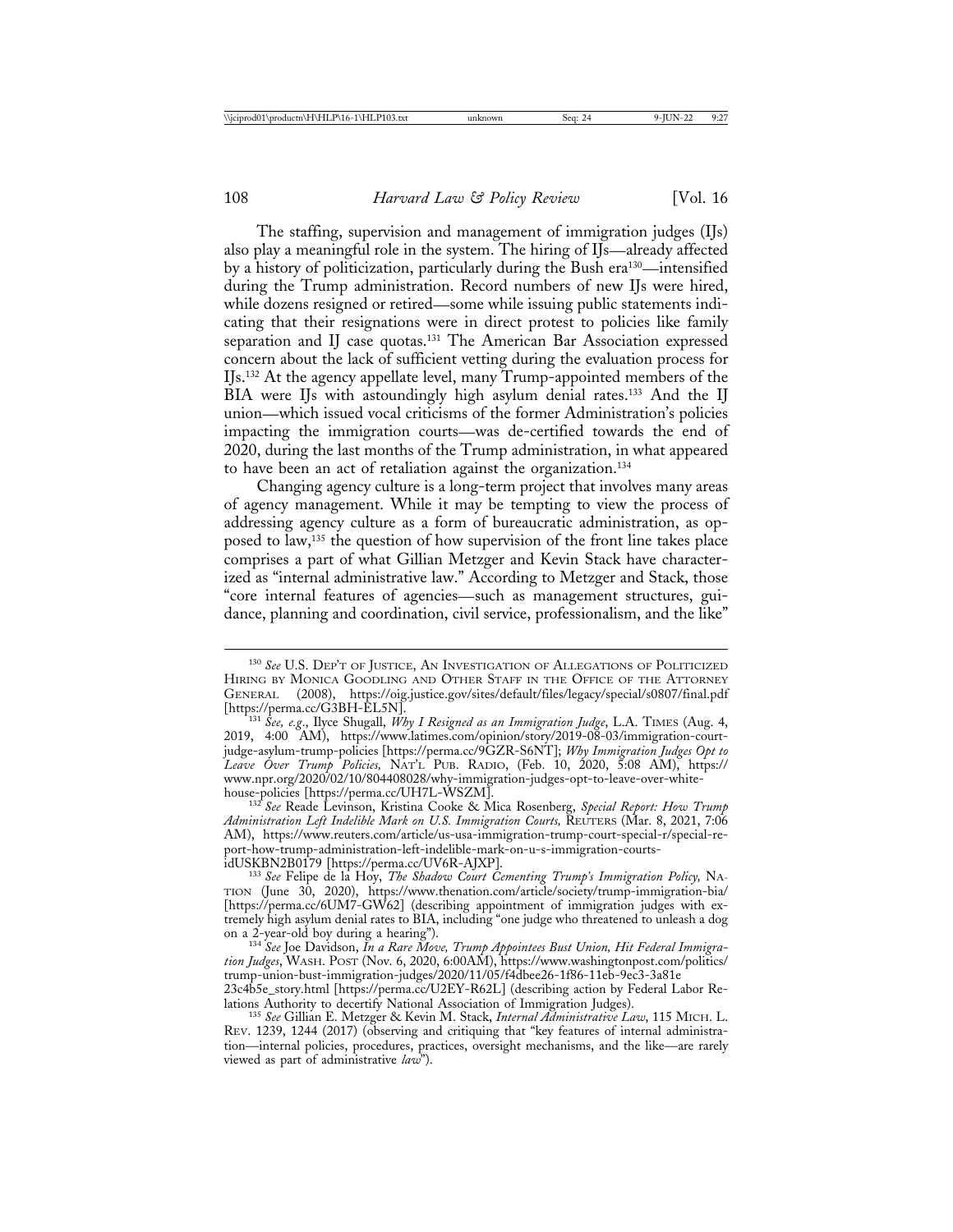have increasingly become subjects of scholarly attention, and accordingly "need to be recognized as central to administrative law."<sup>136</sup>

A range of internal administrative law measures might further the diminishing of the deportation state. Simply reducing the number of agents may encounter complications related to unionization as well as civil servant protections. But hiring standards and job qualifications for positions throughout the immigration bureaucracy matter, as do systems governing internal promotions and job incentives. Taking steps to cultivate expertise amongst the rank-and-file, as well as amongst agency adjudicators, requires investments in training and centralization. Developing rigorous systems for internal accountability, discipline, and oversight to respond to complaints about officer misconduct and failure to adhere to law and policy is a related option. So is growing the capacity of internal agency offices aimed at promoting positive values and norms.137 Funding decisions are a key component of how the employee base of the immigration enforcement agencies develop, which requires action from Congress. But as with funding, sustained and focused attention to how the frontline actors within the broader deportation state evolve should be a priority. Despite these challenges, the Biden administration nonetheless has a meaningful role to play in the supervision and management of the bureaucracy.

### *C. Subfederal and Private Extensions of the Deportation State*

Even if the core infrastructure of ICE and CBP undergoes significant reductions in funding and fundamental changes in staffing, the fact remains that the modern deportation state has expanded by way of collaborations with entities outside the federal government. Two prominent sources of collaboration have been state and local law enforcement, and private industry. Indeed, both immigration federalism and privatization across the administrative state have attracted considerable attention from scholars.138

With respect to state and local law enforcement authorities directly collaborating with ICE, the nature of the federal government's collaboration varies widely by jurisdiction but is also contingent on the federal executive

<sup>&</sup>lt;sup>136</sup> *Id.* at 1246.<br><sup>137</sup> See Christopher J. Walker & Rebecca Turnbull, *Operationalizing Internal Administrative Law*, 71 HASTINGS L.J. 1227, 1246 (2020) (suggesting greater attention on use of agency offices described in Margo Schlanger, *Offices of Goodness: Influence Without Authority in Federal*

<sup>&</sup>lt;sup>138</sup> See David Rubenstein, Supremacy, Inc.<sup>1</sup>, 67 UCLA L. REV. 1130, 1133-34 (2020) ("While some commentators hail federal outsourcing as a key innovation of modern government, others decry outsourcing's distorting effects on constitutional rights, separation of powers and administrative law."); Jennifer Chacon, *Immigration Federalism in the Weeds*, 66 UCLA L. REV. 1330, 1340–47 (2019) (describing significant literature on immigration federalism, and noting that "over the past three decades, the immigration federalism literature has focused on many of the same questions common in federalism scholarship more generally – the relationship between distribution of governmental power and individual rights, the appropriate scope of federal preemption, and the contours and limits of anticommandeering principles under the Tenth Amendment").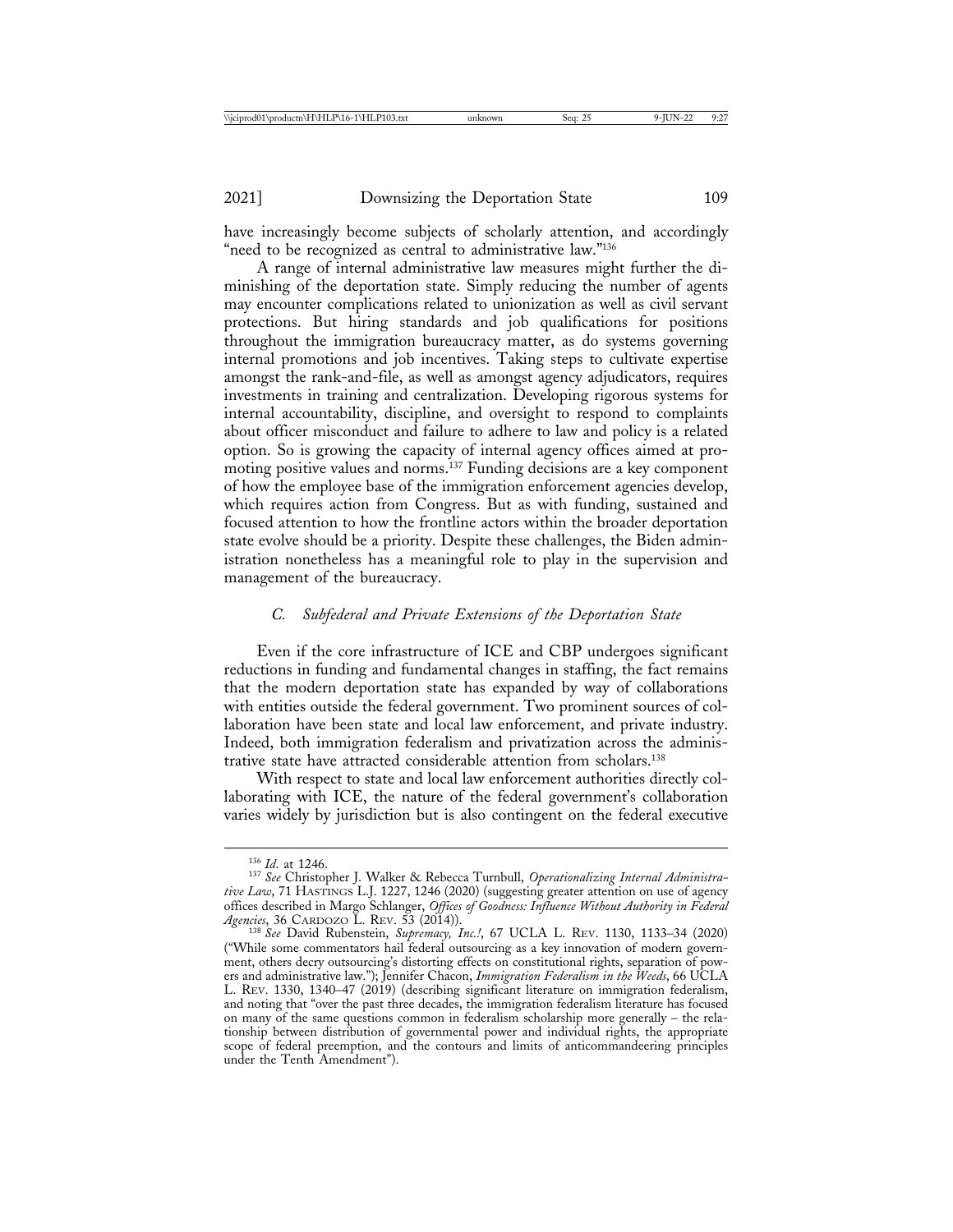branch's commitment to such relationships. In a number of areas, state and local law enforcement continue to enter into agreements—known as  $287(g)$ agreements—to deputize nonfederal police officers with immigration powers,139 which were introduced under Bush, scaled back under Obama, and proliferated under Trump.140 Many local law enforcement agencies also provide opportunities for enhanced ICE's presence in communities through their policies and practices of honoring ICE's requests to hold people temporarily for immigration purposes (known as detainers).<sup>141</sup> Despite high levels of cooperation with immigration enforcement in some parts of the country, other state and local jurisdictions have actively resisted federal immigration enforcement efforts through the enactment of sanctuary policies that prevent cooperation with federal immigration authorities, funding deportation defense and other immigration legal services, and regulating or prohibiting the expansion of private immigration detention centers.<sup>142</sup>

When it comes to privatization, some aspects of private industry participation in immigration enforcement are well-documented, such as the role of the for-profit prison industry in bolstering immigration detention.143 The GEO Group and CoreCivic, both publicly traded corporations that have made political contributions and lobbied for stricter immigration enforcement policies, provided roughly half of the bed space for ICE during the Trump administration in locations throughout the country.144 Critiques of the lack of accountability and standards related to detention conditions at private facilities are particularly strong.145 Both companies enjoy decade-long contracts with ICE, which if permitted to run would outlast the Biden administration. Notably, resistance to some of these contracts have bubbled up at the subfederal level, with states such as California and Washington passing laws that would prohibit the renewal of existing contracts for for-profit immigration detention after the expiration of current agreements.<sup>146</sup>

<sup>139</sup> *See generally* Huyen Pham, *287(g) Agreements in the Trump Era*, 75 WASH. & LEE L. REV. 1253, 1257–73 (2018) (explaining 287(g) agreements and use under Bush and Obama<br>Administrations).

Administrations). <sup>140</sup> *See id.* at 1273–75. <sup>141</sup> *See, e.g.,* Kate Evans, *Immigration Detainers, Local Discretion, and State Law's Historical*

<sup>&</sup>lt;sup>142</sup> See supra discussion accompanying notes 62–65.<br><sup>143</sup> See Jennifer Chacon, *Privatized Immigration Enforcement,* 52 HARV. C.R.-C.L. REV. 1 (2017) (discussing range of private entities' participation in immigration enforcement and analyzing critiques of privatization in context of immigration detention); César Cuauhtémoc Gar-<br>cía Hernández, *Naturalizing Immigration Imprisonment*, 103 CAL. L. REV. 1449, 1510 (2015).

<sup>&</sup>lt;sup>144</sup> See Hauwa Ahmed, *How Private Prisons Are Profiting Under the Trump Administration*, CTR. FOR AM. PROGRESS (Aug. 30, 2019, 9:02 AM), https://www.americanprogress.org/issues/democracy/reports/2019/08/30/473966/private-prisons-profiting-trump-administration/ [https://perma.cc/Q274-L55V]. <sup>145</sup> *See* U.S. DEP'T OF HOMELAND SEC., ICE DOES NOT FULLY USE CONTRACTING

TOOLS TO HOLD DETENTION FACILITY CONTRACTORS ACCOUNTABLE FOR FAILING TO MEET PERFORMANCE STANDARDS (2019), https://www.oig.dhs.gov/sites/default/files/assets/

<sup>&</sup>lt;sup>146</sup> See Aris Folley, *Washington* State Senate Passes Legislation to Ban Private, For-Profit *Prisons*, HILL (Mar. 31, 2021, 5:14 PM), https://thehill.com/homenews/state-watch/545844-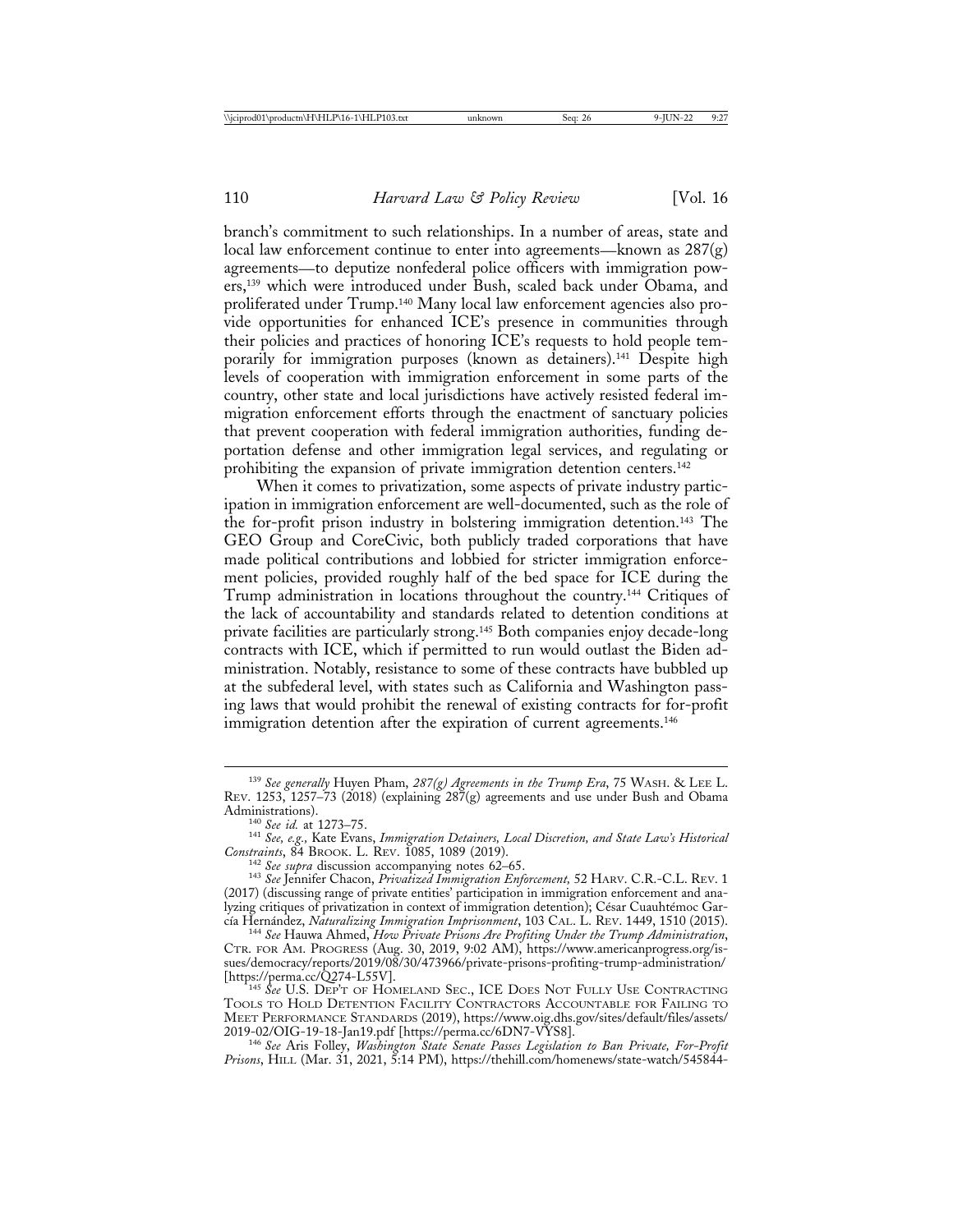But the privatization of immigration enforcement is not limited to incarceration, and now extends to the use of widespread technological surveillance over potential enforcement subjects. With political momentum growing against the private prison industry, GEO Group and CoreCivic have reportedly turned to other aspects of immigration enforcement. GEO Group, for instance, has invested in ankle monitoring (which is used heavily by ICE as an alternative to physical incarceration).<sup>147</sup> The federal deportation state's contracts with privatized surveillance and data-gathering collides with state and local government, thereby implicating multiple sectors in efforts to enhance immigration enforcement efforts in immigrant communities.148 ICE has contractual relationships with private companies that purchase and consolidate data from a wide range of sources, such as state Departments of Motor Vehicles, private company utility records, and social media profiles.149 A dizzying web of relationships and entities populate this emerging space. Advocates and scholars have just begun to reveal the range of companies participating in technology surveillance for immigration enforcement purposes, and includes entities like Palantir, Clearview AI, Vigilant Solutions, Thomson Reuters, LexisNexis, and Amazon.150 Even in states that have adopted sanctuary and no-sharing policies with ICE, ICE has managed to receive information through such technology companies, or even directly from state offices (at times in contravention of state policy).<sup>151</sup> To increase its reach, ICE also deploys sophisticated technology from private companies that engage in facial recognition and license plate scanning.152 In general, the very existence of such contracts and technological

washington-state-senate-passes-legislation-to-ban-private-for-profit [https://perma.cc/BTJ6- DJTK]. <sup>147</sup> *See* Jamiles Lartey, *Think Private Prison Companies Are Going Away Under Biden? They*

*Have Other Plans*, THE MARSHALL PROJECT (Nov. 17, 2020), https:// www.themarshallproject.org/2020/11/17/think-private-prison-companies-are-going-away-

<sup>&</sup>lt;sup>148</sup> See supra discussion accompanying notes 65–66.<br><sup>149</sup> See Drew Harwell, ICE Investigators Used a Private Utility Database Covering Millions *to Pursue Immigration Violations*, WASH. POST (Feb. 26, 2021, 4:55 PM), https:// www.washingtonpost.com/technology/2021/02/26/ice-private-utility-data/ [https://perma.cc/<br>DS2P-QTBM]; Bedoya, *supra* note 66.

<sup>&</sup>lt;sup>150</sup> See, e.g., JULIE MAO, JUST FUTURES LAW, STATE DRIVER'S LICENSE DATA: BREAK-ING DOWN DATA SHARING AND RECOMMENDATIONS FOR DATA PRIVACY*,* (Mar. 2020), https://justfutureslaw.org/wp-content/uploads/2020/04/2020-3-5-State-DMV-Data-Sharing-Just-Futures-Law.pdf [https://perma.cc/S97M-RGZE]; Harwell, *supra* note 14 (describing databases owned by Thomson Reuters and Equifax that contract with DHS). <sup>151</sup> *See* Funk, *supra* note 66 (describing ICE access to Washington State Department of

Licensing's Driver and Plate Search database due to changes in system that allowed law enforcement officers to log on and run their own searches); April Glaser, *Sanctuary Cities Are Handing ICE a Map*, SLATE (Mar. 18, 2018, 2:06 PM), https://slate.com/technology/2018/ 03/how-ice-may-be-able-to-access-license-plate-data-from-sanctuary-cities-and-use-it-for-<br>arrests.html [https://perma.cc/GD8S-8NE9].

<sup>&</sup>lt;sup>152</sup> See Drew Harwell & Tony Romm, *ICE is Tapping into a Huge License-Plate Database*, *ACLU says, Raising New Privacy Concerns About Surveillance*, WASH. POST (Mar. 13, 2019, 11:40 AM), https://www.washingtonpost.com/technology/2019/03/13/ice-is-tapping-intohuge-license-plate-database-aclu-says-raising-new-privacy-concerns-about-surveillance/ [https://perma.cc/8HXW-FABT]. The Obama Administration laid the groundwork for such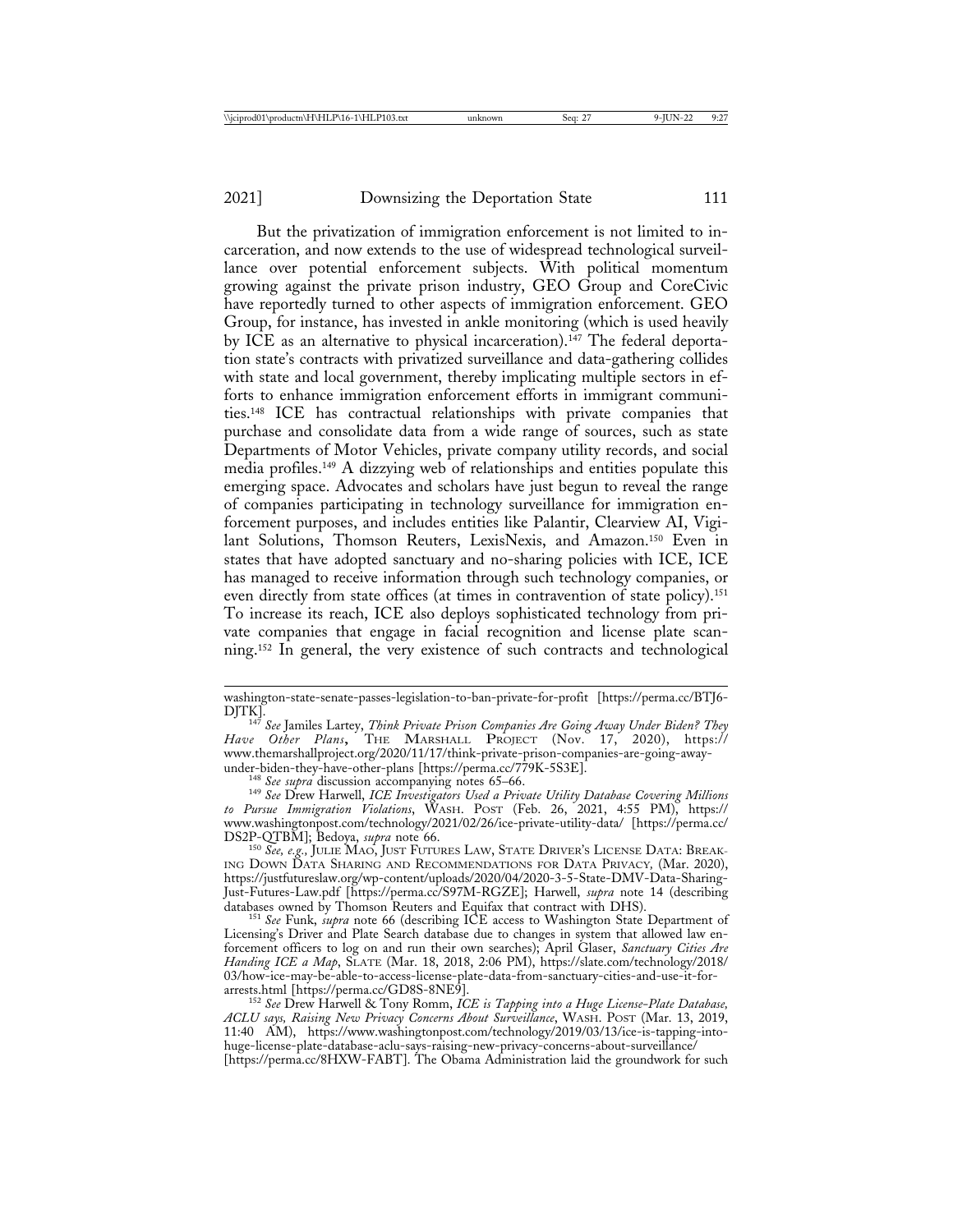innovations is subject to minimal public scrutiny. Often, they become known primarily through the work of advocates, despite their profound influence on the capacity of the deportation state.153

Again, congressional funding considerations in combination with political will are key to shifting the dynamics of these seemingly ever-expanding contracts. For some issues—reliance on subfederal and private entities for immigration detention, for instance—the case for change may already be at a tipping point, particularly in light of the Biden administration's stated commitment to ending the federal criminal justice system's reliance on private prisons.154 With others, such as the use of surveillance technology and artificial intelligence, the need for shifts may be less obvious, in part due to the complexity, opacity, and rapidly shifting nature of technological surveillance in the modern era.155 And while certain technological innovations and private collaborations may present benefits for the immigration bureaucracy,<sup>156</sup> the executive branch should proceed cautiously when adopting new technologies in the interest of reform, particularly to the extent those efforts provide resources for future administrations hostile to the human rights of immigrants to manipulate and expand deportation capacity. Political will and activism at all levels—including at the local level and amongst consumers and shareholders—are necessary to generate substantial change. That momentum has also been building, whether in the form of state and local efforts to

<sup>154</sup> See Exec. Order No. 14006, 86 Fed. Reg. 7483 (Jan. 26, 2021) (directing Attorney General to refrain from renewing private prison contracts for use in federal criminal system,

<sup>155</sup> A significant literature has critiqued the rise of big data policing and surveillance, and has raised a host of concerns, including the potential for bias, lack of governmental regulation, privacy, and enhancements to surveillance capacity. *See, e.g.*, Ryan Calo & Danielle Keats Citron, *The Automated Administrative State: A Crisis of Legitimacy*, 70 EMORY L.J. 797 (2021); Elizabeth E. Joh, *The New Surveillance Discretion: Automated Suspicion, Big Data, and Policing*,

relationships with Silicon Valley, although some such contracts—such as one to engage in license plate tracking—were rejected by head agency officials due to privacy concerns. *See* Ellen Nakashima & Josh Hicks, *Department of Homeland Security Cancels National License-Plate Tracking Plan*, WASH. POST (Feb. 19, 2014), https://www.washingtonpost.com/world/national-security/dhs-cancels-national-license-plate-tracking-plan/2014/02/19/a4c3ef2e-99b4-

<sup>&</sup>lt;sup>153</sup> For instance, the grassroots and movement-building organization Mijente has spearheaded a number of campaigns aimed at surveillance and the use of technology in immigration enforcement and policing. *See, e.g.*, #NOTECHFORICE, https://notechforice.com [https://perma.cc/ML6F-KEEA]. Legal advocacy organizations such as Just Futures Law have generated reports, pursued Freedom of Information Act (FOIA) and other litigation to highlight the harms associated with technological surveillance and ICE contracts with private technology companies. *See, e.g.*, *Resource Pages*, https://justfutureslaw.org/resources/ [https://

<sup>&</sup>lt;sup>156</sup> For a description of technological innovations taking place across the administrative state, see DAVID FREEMAN ENGSTROM ET AL., GOVERNMENT BY ALGORITHM: ARTIFICIAL INTELLIGENCE IN FEDERAL ADMINISTRATIVE AGENCIES (2020), https://wwwcdn.law.stanford.edu/wp-content/uploads/2020/02/ACUS-AI-Report.pdf [https://perma.cc/ 5L5C-TNFJ].